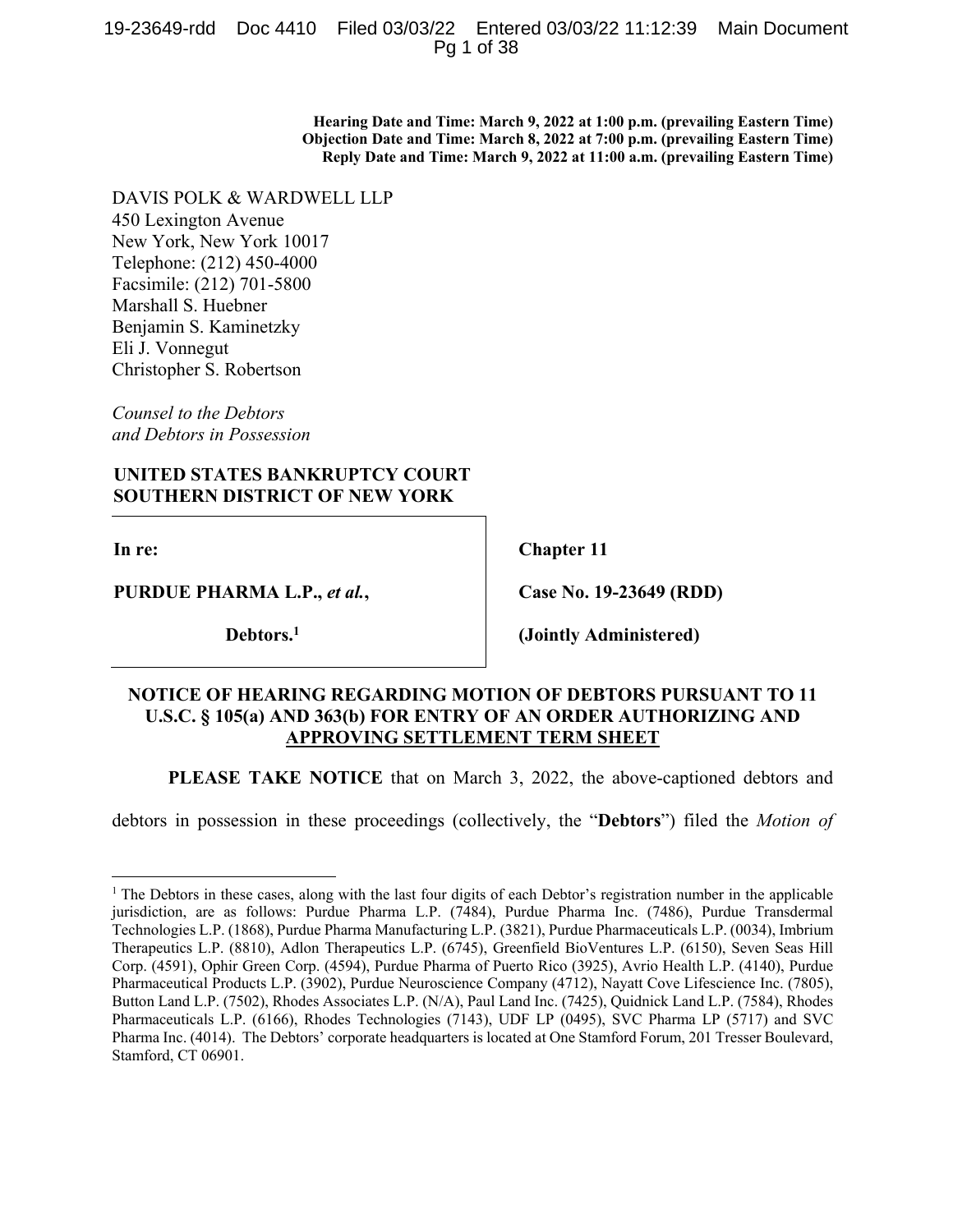# 19-23649-rdd Doc 4410 Filed 03/03/22 Entered 03/03/22 11:12:39 Main Document Pg 2 of 38

*Debtors Pursuant to 11 U.S.C. § 105 and 363(B) for Entry of an Order Authorizing and Approving Settlement Term Sheet* (the "**Motion**"). A hearing on the Motion will be held on **March 9, 2022 at 1:00 p.m. (prevailing Eastern Time)** (the "**Hearing**") before the Honorable Robert D. Drain, United States Bankruptcy Judge, United States Bankruptcy Court for the Southern District of New York, at the United States Bankruptcy Court for the Southern District of New York, 300 Quarropas Street, White Plains, New York 10601 (the "**Bankruptcy Court**"), or at such other time as the Bankruptcy Court may determine.

**PLEASE TAKE FURTHER NOTICE** that the Hearing may be continued or adjourned thereafter from time to time without further notice other than an announcement of the adjourned date or dates at the Hearing or a later hearing. The Debtors will file an agenda before the Hearing, which may modify or supplement the motions to be heard at the Hearing.

**PLEASE TAKE FURTHER NOTICE** that pursuant to General Order M-543, dated March 20, 2020 (Morris, C.J.) ("**General Order M-543**"), the Hearing will be conducted **via Zoom for Government**® so long as General Order M-543 is in effect or unless otherwise ordered by the Bankruptcy Court.<sup>2</sup>

**PLEASE TAKE FURTHER NOTICE** that parties wishing to **participate in** the Hearing are required to register their appearance by 4:00 p.m. (prevailing Eastern Time) the day before the Hearing at https://ecf.nysb.uscourts.gov/cgi-bin/nysbAppearances.pl.

**PLEASE TAKE FURTHER NOTICE** that any responses or objections (the "**Objections**") to the Motion shall be in writing, shall conform to the Federal Rules of Bankruptcy

<u>.</u>

 $2$  A copy of General Order M-543 can be obtained by visiting http://www.nysb.uscourts.gov/news/court-operationsunder-exigent-circumstances-created-covid-19.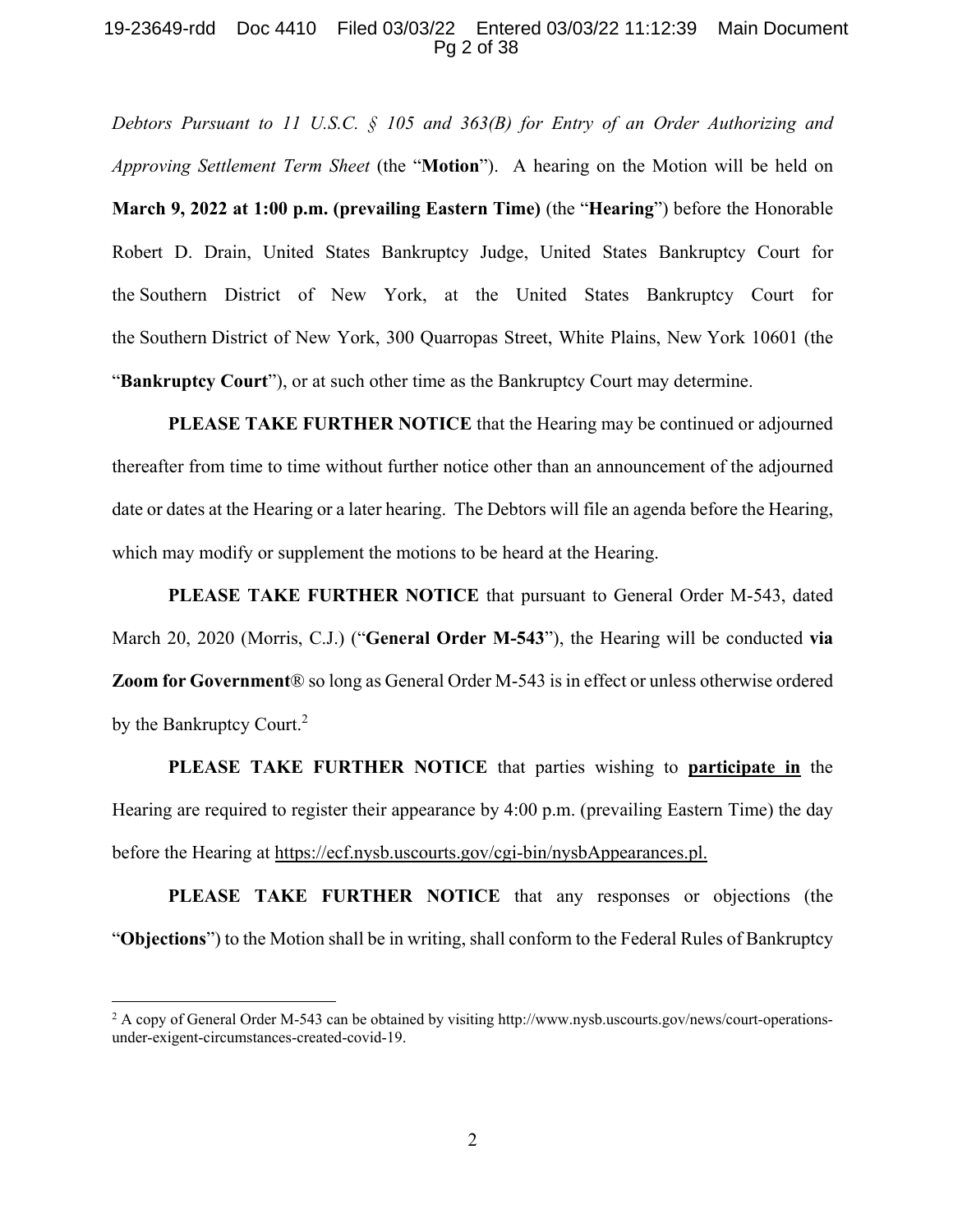## 19-23649-rdd Doc 4410 Filed 03/03/22 Entered 03/03/22 11:12:39 Main Document Pg 3 of 38

Procedure and the Local Bankruptcy Rules for the Southern District of New York, shall be filed with the Bankruptcy Court (a) by attorneys practicing in the Bankruptcy Court, including attorneys admitted *pro hac vice*, electronically in accordance with General Order M-399 (which can be found at http://www.nysb.uscourts.gov), and (b) by all other parties in interest, on a CD-ROM, in text-searchable portable document format (PDF) (with a hard copy delivered directly to Chambers), in accordance with the customary practices of the Bankruptcy Court and General Order M-399, to the extent applicable, and shall be served in accordance with the *Second Amended Order Establishing Certain Notice, Case Management, and Administrative Procedures*  entered on November 18, 2019 [ECF No. 498], so as to be filed and received no later than **March 8, 2022 at 7:00 p.m. (prevailing Eastern Time)** (the "**Objection Deadline**"). Any replies shall be filed by **March 9, 2022 at 11:00 a.m. (prevailing Eastern Time)**.

**PLEASE TAKE FURTHER NOTICE** that any objecting parties are required to attend the Hearing, and failure to appear may result in relief being granted upon default; *provided* that objecting parties shall attend the Hearing via Zoom for Government so long as General Order M-543 is in effect or unless otherwise ordered by the Bankruptcy Court.

**PLEASE TAKE FURTHER NOTICE** that if no Objections are timely filed and served with respect to the Motion, the Debtors may, on or after the Objection Deadline, submit to the Bankruptcy Court an order substantially in the form of the proposed order annexed to the Motion, which order may be entered without further notice or opportunity to be heard.

**PLEASE TAKE FURTHER NOTICE** that copies of the Motion may be obtained free of charge by visiting the website of Prime Clerk LLC at https://restructuring.primeclerk.com/purduepharma. You may also obtain copies of any

3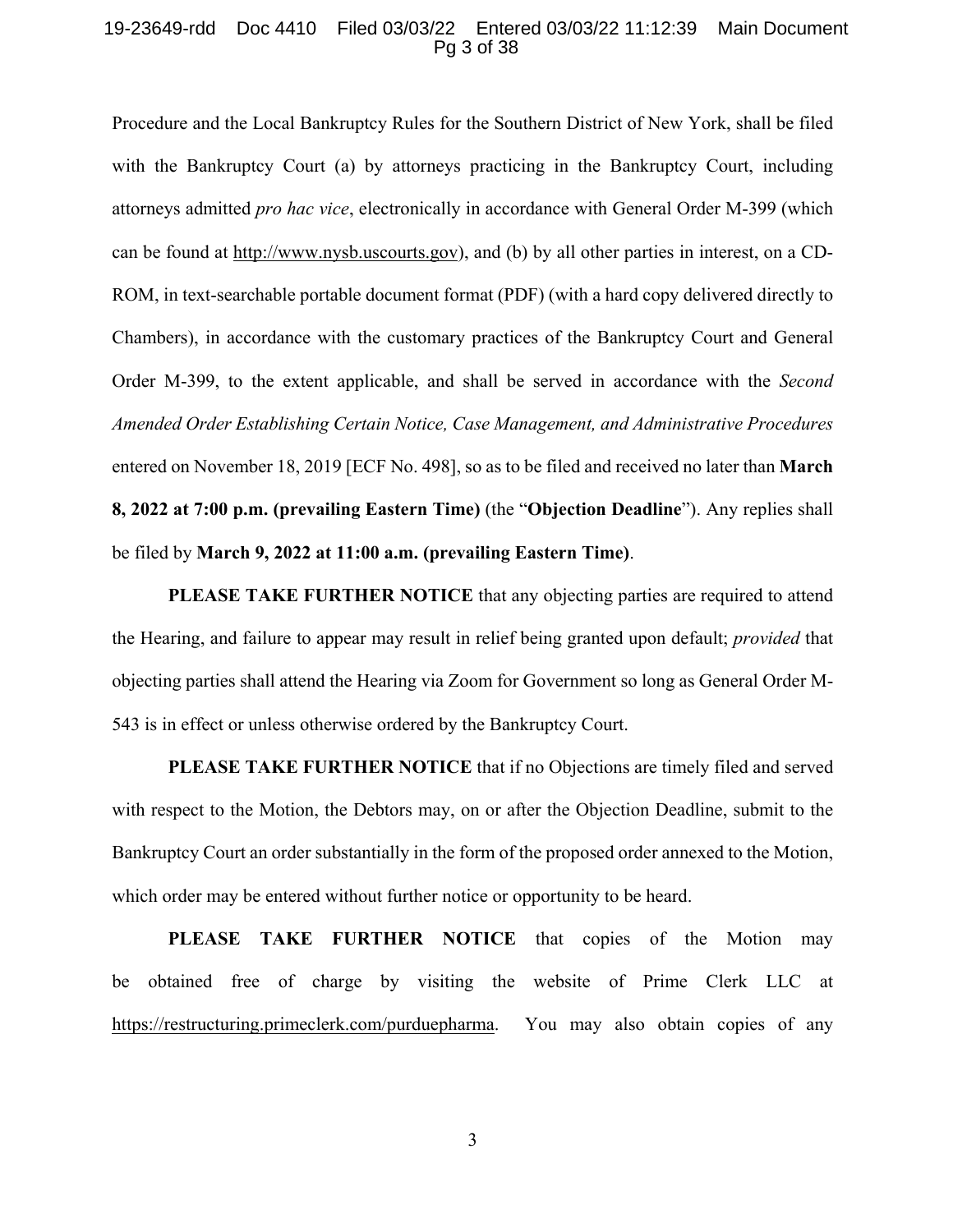# 19-23649-rdd Doc 4410 Filed 03/03/22 Entered 03/03/22 11:12:39 Main Document Pg 4 of 38

pleadings by visiting the Bankruptcy Court's website at http://www.nysb.uscourts.gov in accordance with the procedures and fees set forth therein.

Dated: March 3, 2022 New York, New York

# DAVIS POLK & WARDWELL LLP

By: */s/ Eli J. Vonnegut*  DAVIS POLK & WARDWELL LLP 450 Lexington Avenue New York, New York 10017 Telephone: (212) 450-4000 Facsimile: (212) 701-5800 Marshall S. Huebner Benjamin S. Kaminetzky Eli J. Vonnegut Christopher S. Robertson

*Counsel to the Debtors and Debtors in Possession*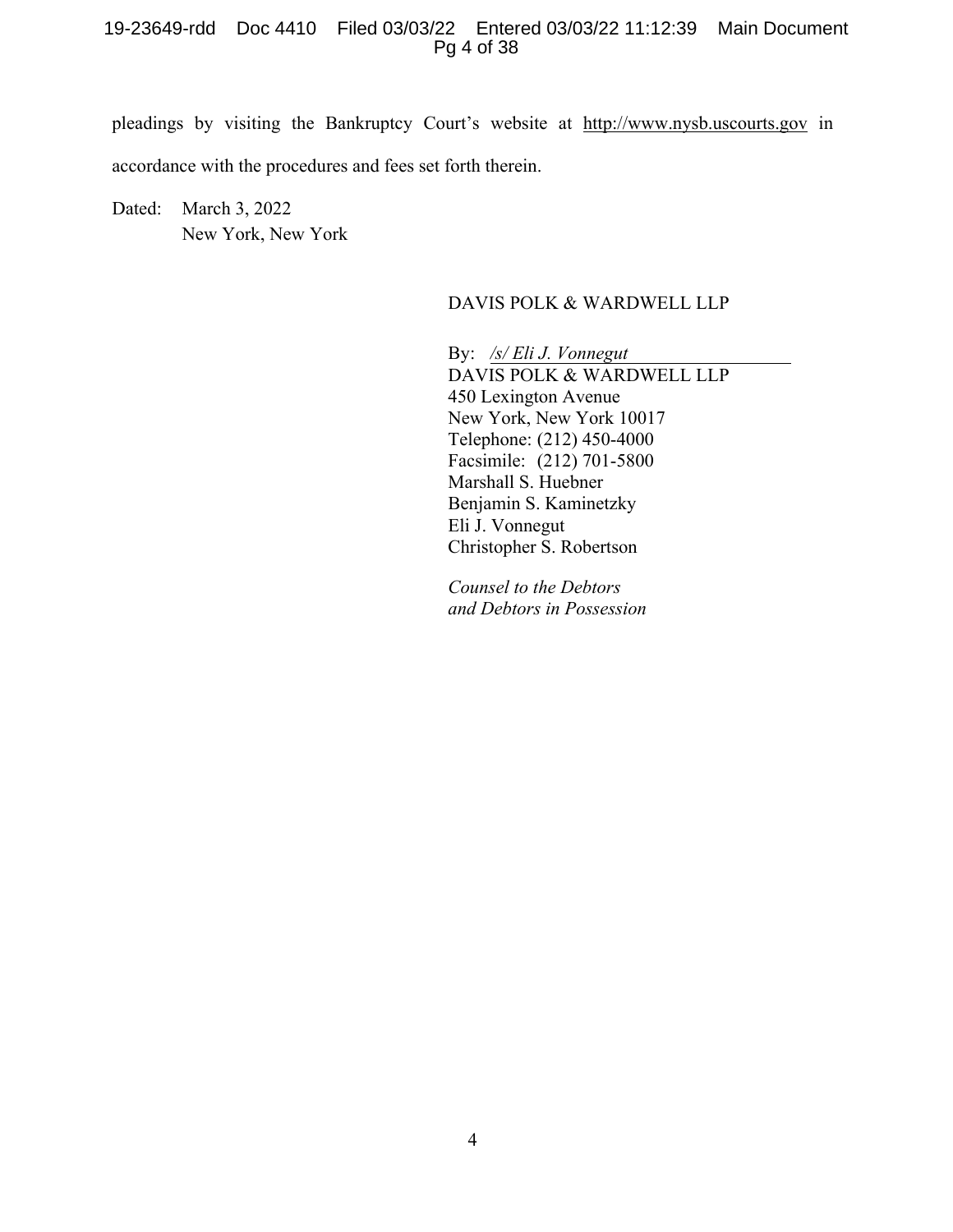19-23649-rdd Doc 4410 Filed 03/03/22 Entered 03/03/22 11:12:39 Main Document Pg 5 of 38

DAVIS POLK & WARDWELL LLP 450 Lexington Avenue New York, New York 10017 Telephone: (212) 450-4000 Facsimile: (212) 701-5800 Marshall S. Huebner Benjamin S. Kaminetzky Eli J. Vonnegut Christopher S. Robertson

*Counsel to the Debtors and Debtors in Possession* 

# **UNITED STATES BANKRUPTCY COURT SOUTHERN DISTRICT OF NEW YORK**

**In re:** 

1

**PURDUE PHARMA L.P.,** *et al.***,** 

**Debtors.1**

**Chapter 11** 

**Case No. 19-23649 (RDD)** 

**(Jointly Administered)** 

# **MOTION OF DEBTORS PURSUANT TO 11 U.S.C. § 105(a) AND 363(b) FOR ENTRY OF AN ORDER AUTHORIZING AND APPROVING SETTLEMENT TERM SHEET**

Purdue Pharma L.P. ("**PPLP**") and its affiliated debtors in the above-captioned chapter

11 cases (the "**Cases**"), as debtors and debtors in possession (collectively, the "**Debtors**"), file

this motion (the "**Motion**") seeking entry of an order, substantially in the form attached hereto as

<sup>&</sup>lt;sup>1</sup> The Debtors in these cases, along with the last four digits of each Debtor's registration number in the applicable jurisdiction, are as follows: Purdue Pharma L.P. (7484), Purdue Pharma Inc. (7486), Purdue Transdermal Technologies L.P. (1868), Purdue Pharma Manufacturing L.P. (3821), Purdue Pharmaceuticals L.P. (0034), Imbrium Therapeutics L.P. (8810), Adlon Therapeutics L.P. (6745), Greenfield BioVentures L.P. (6150), Seven Seas Hill Corp. (4591), Ophir Green Corp. (4594), Purdue Pharma of Puerto Rico (3925), Avrio Health L.P. (4140), Purdue Pharmaceutical Products L.P. (3902), Purdue Neuroscience Company (4712), Nayatt Cove Lifescience Inc. (7805), Button Land L.P. (7502), Rhodes Associates L.P. (N/A), Paul Land Inc. (7425), Quidnick Land L.P. (7584), Rhodes Pharmaceuticals L.P. (6166), Rhodes Technologies (7143), UDF LP (0495), SVC Pharma LP (5717) and SVC Pharma Inc. (4014). The Debtors' corporate headquarters is located at One Stamford Forum, 201 Tresser Boulevard, Stamford, CT 06901.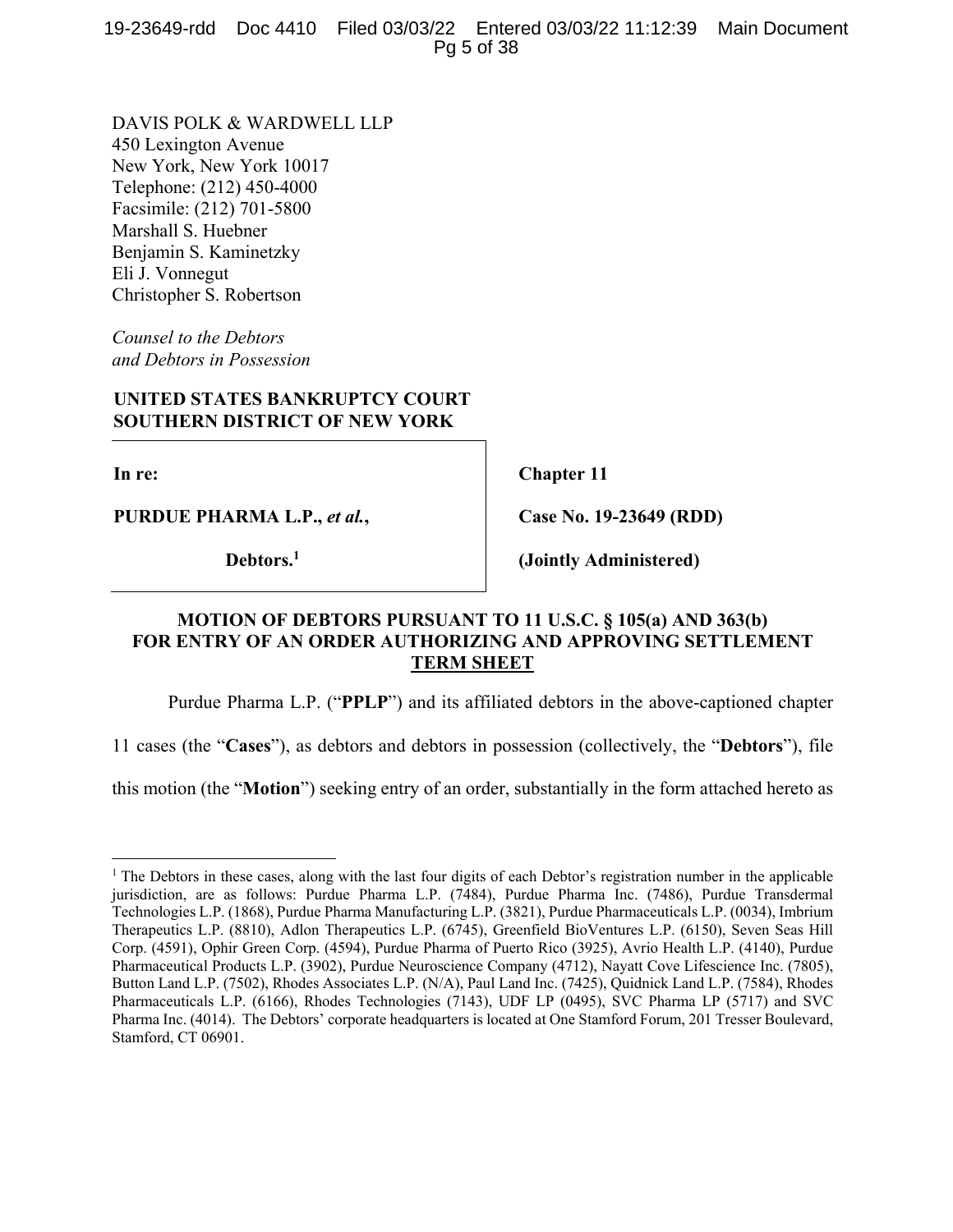# 19-23649-rdd Doc 4410 Filed 03/03/22 Entered 03/03/22 11:12:39 Main Document Pg 6 of 38

**Exhibit A** (the "**Order**"), in furtherance of the agreement set forth in the proposed settlement term sheet (the "Term Sheet")<sup>2</sup> attached hereto as **Exhibit B** among (i) certain Sackler family members and trusts (the "**Sackler Mediation Parties**"), (ii) the Eight States and the District of Columbia that appealed the Confirmation Order (as defined in the Term Sheet and herein, the "**Nine**") and (iii) the Debtors that was negotiated in mediation (the "**Mediation**") before The Honorable Shelley C. Chapman (the "**Mediator**"). In further support of this Motion, the Debtors respectfully represent as follows:

# **Preliminary Statement3**

1. On January 3, 2022, this Court ordered the Nine and the Sackler Mediation Parties back to mediation to explore settlement of the Nine's objections to the Plan in light of the December 16, 2021 decision (the "**District Court Decision**") of the United States District Court for the Southern District of New York ("**District Court**") vacating the Confirmation Order. The Mediation has been a notable success. With the critical assistance of the Mediator, the Nine and the Sackler Mediation Parties have reached an agreement, memorialized in the Term Sheet, that secures an additional \$1.175 billion in guaranteed payments, up to \$500 million in contingent payments, and several material and meaningful noneconomic concessions from the Sackler Mediation Parties contingent on the approval of this Court and consummation of the Plan. Under

 $\overline{a}$ 

<sup>&</sup>lt;sup>2</sup> Capitalized terms used but not otherwise defined herein shall have the meaning ascribed to such terms in the Term Sheet, the *Twelfth Amended Joint Chapter 11 Plan of Reorganization of Purdue Pharma L.P. and its Affiliated Debtors* (the "**Plan**"), the *Order Appointing the Honorable Shelley C. Chapman as Mediator*, dated January 3, 2022 [ECF No. 4260] (the "**Appointment Order**") or the *Order Establishing the Terms and Conditions of Mediation Before the Honorable Shelley C. Chapman*, dated January 3, 2022 [ECF No. 4261] (the "**Mediation Terms and Conditions Order**"), as applicable.

<sup>&</sup>lt;sup>3</sup> The description of the Term Sheet set forth in this Motion is qualified in its entirety by reference to the Term Sheet attached hereto as **Exhibit B**.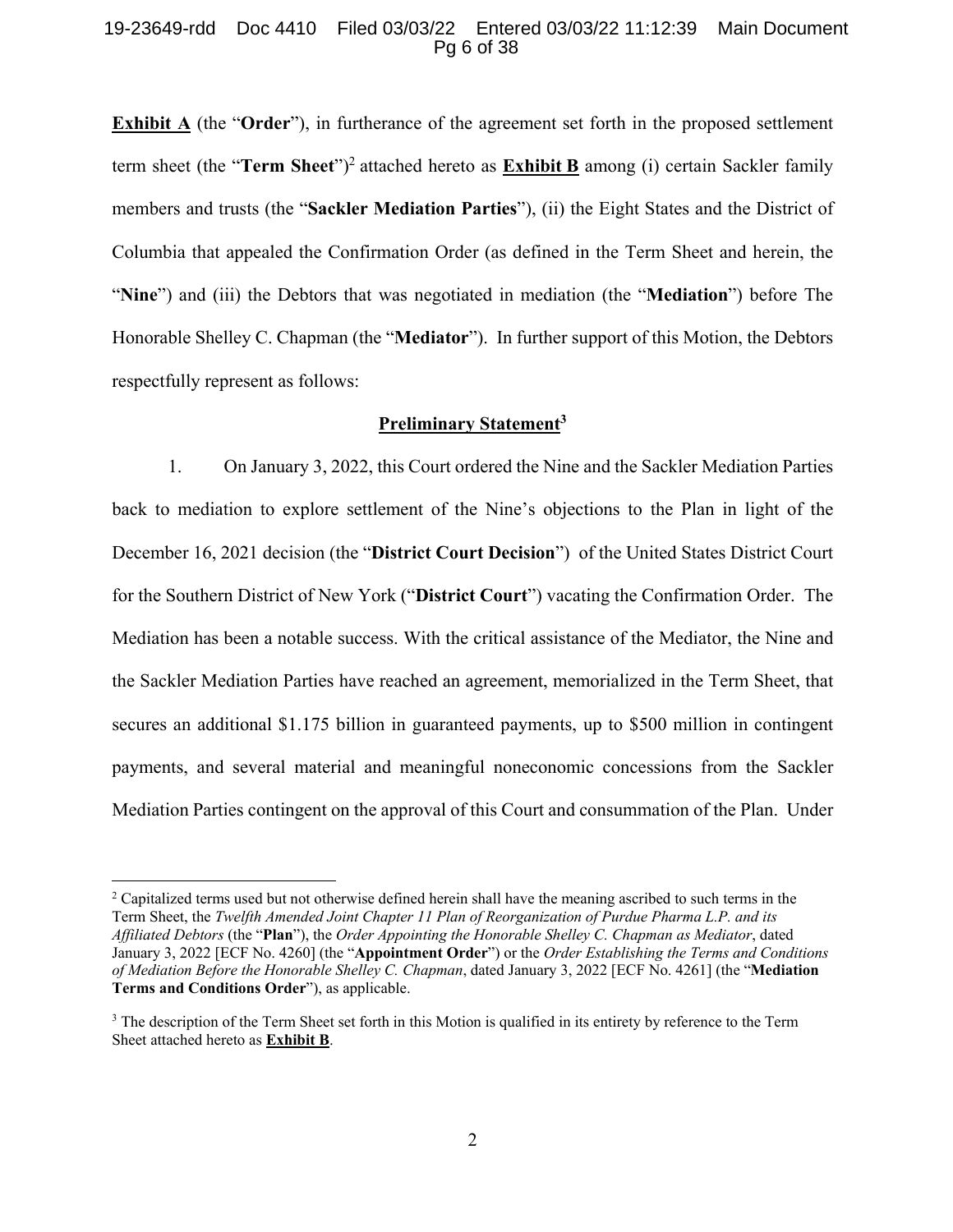# 19-23649-rdd Doc 4410 Filed 03/03/22 Entered 03/03/22 11:12:39 Main Document Pg 7 of 38

the settlement reached, the Nine will not oppose the appeal of the District Court Decision currently being prosecuted by the Debtors and the many other supporters of the Plan, given that authorization to consummate the Plan is necessary for implementation of the settlement contemplated by the Term Sheet.

2. Under the Term Sheet, the Sackler Mediation Parties would commit to pay an additional (i) \$723,111,111.13, with potential further payments of up to an additional \$500 million from the net proceeds of the sale of the IACs, to the Master Disbursement Trust (to be distributed pursuant to the Plan to abate the opioid crisis), (ii) \$175 million to the Master Disbursement Trust on the Effective Date in lieu of the requirements with respect to the Foundations provided for in the Plan, also enhancing Plan distributions to abate the opioid crisis, and (iii) \$276,888,888.87, which will similarly be devoted exclusively to opioid-related abatement, including support and services for survivors, victims and their families, to a supplemental opioid abatement fund (the "**SOAF**") established, structured, and administered by the Nine (and also benefiting New Hampshire), in each case following consummation of the Plan and on the schedule and terms described in more detail in the Term Sheet. The Sackler Mediation Parties have also agreed to material and meaningful non-monetary terms and concessions and the Debtors have agreed to further supplement the Public Document Repository described in the Plan.

3. These \$1.175–\$1.675 billion in Sackler commitments are in addition to the \$4.325 billion to be paid under the current Shareholder Settlement Agreement (and substitute for their current commitment to replace the controlling members of Foundations having at least \$175 million in assets). As a result, the aggregate payments by the Sackler Mediation Parties would total \$5.5 to \$6.0 billion, with all creditors receiving the same or better recoveries than under the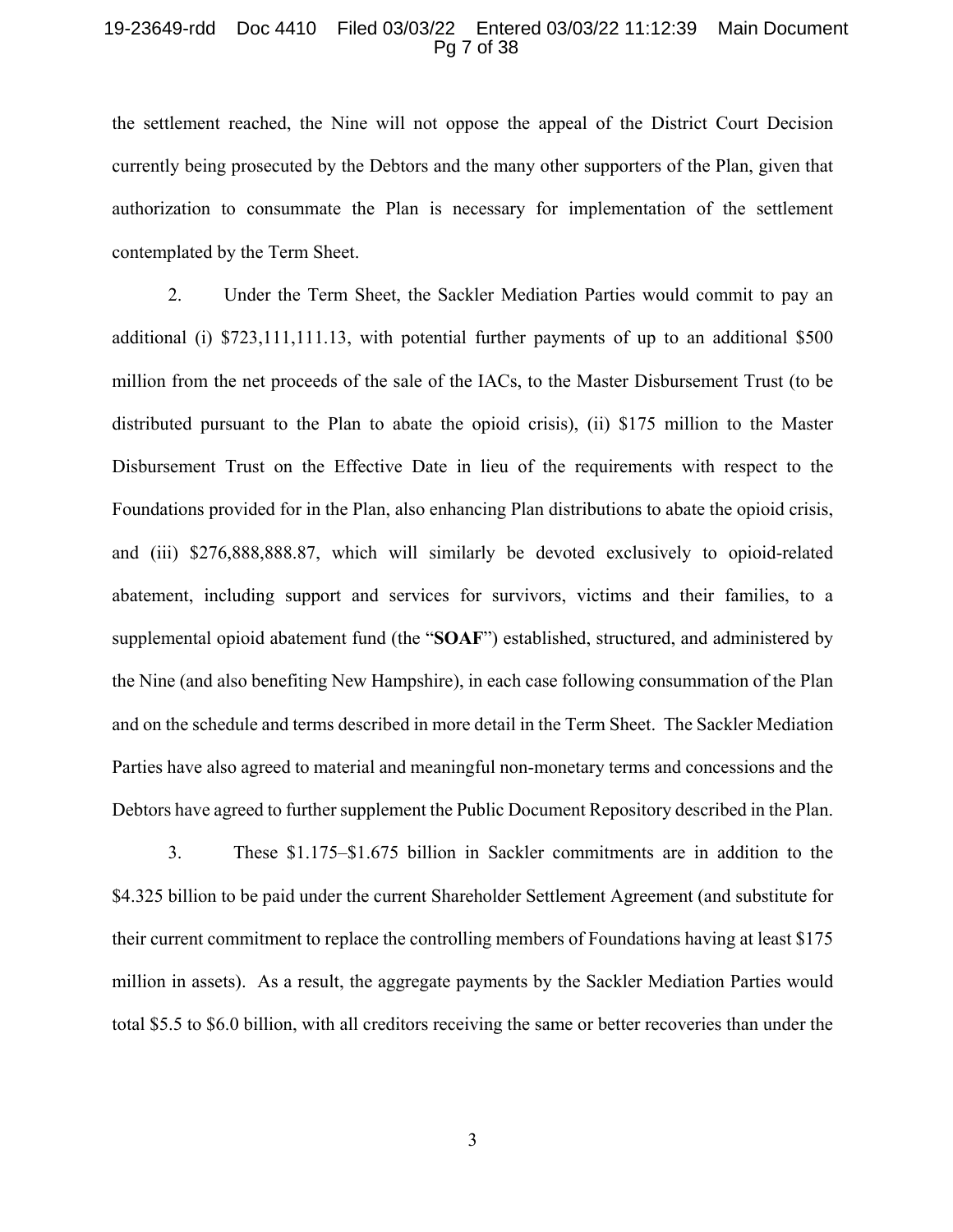#### 19-23649-rdd Doc 4410 Filed 03/03/22 Entered 03/03/22 11:12:39 Main Document Pg 8 of 38

current Plan. \$5.5 billion is approximately 97% of the total amount of all non-tax cash distributions that Purdue made to the Sacklers since January 1, 2008, nearly 12 years prior to the Petition Date. *See Declaration of Richard A. Collura* [ECF No. 3410] Appendix A (*Cash Transfers of Value Analysis*) at 11.

4. There are also material non-financial terms. The Sackler Mediation Parties have agreed to allow any institution or organization in the United States to remove the Sackler name from physical facilities and academic, medical, and cultural programs, scholarships, endowments, and the like, subject to certain conditions regarding the procedure for announcing such removal set forth in the Term Sheet. The Sackler Mediation Parties have also agreed that a spokesperson will issue the statement annexed to the Term Sheet as Attachment C on their behalf, which includes an expression that they "sincerely regret that OxyContin, a prescription medicine that continues to help people suffering from chronic pain, unexpectedly became part of an opioid crisis that has brought grief and loss to far too many families and communities." For their part, the Debtors have agreed to supplement the Public Document Repository with additional privileged materials, including additional material related to lobbying, public relations, compliance and prior advice from certain parties related to marketing.

5. In addition, the final report of the Mediator strongly recommends and requests, while stating that the Mediator is of course aware that the conduct of the hearing on this Motion is entirely in the Court's discretion, that the Court set aside substantial time during the hearing on this Motion to hear from personal injury victims (including those who have lost loved ones, as well as children born with NAS and/or their parents/guardians), selected pursuant to such process as the Court finds appropriate, as representatives of those affected by the opioid crisis, and that at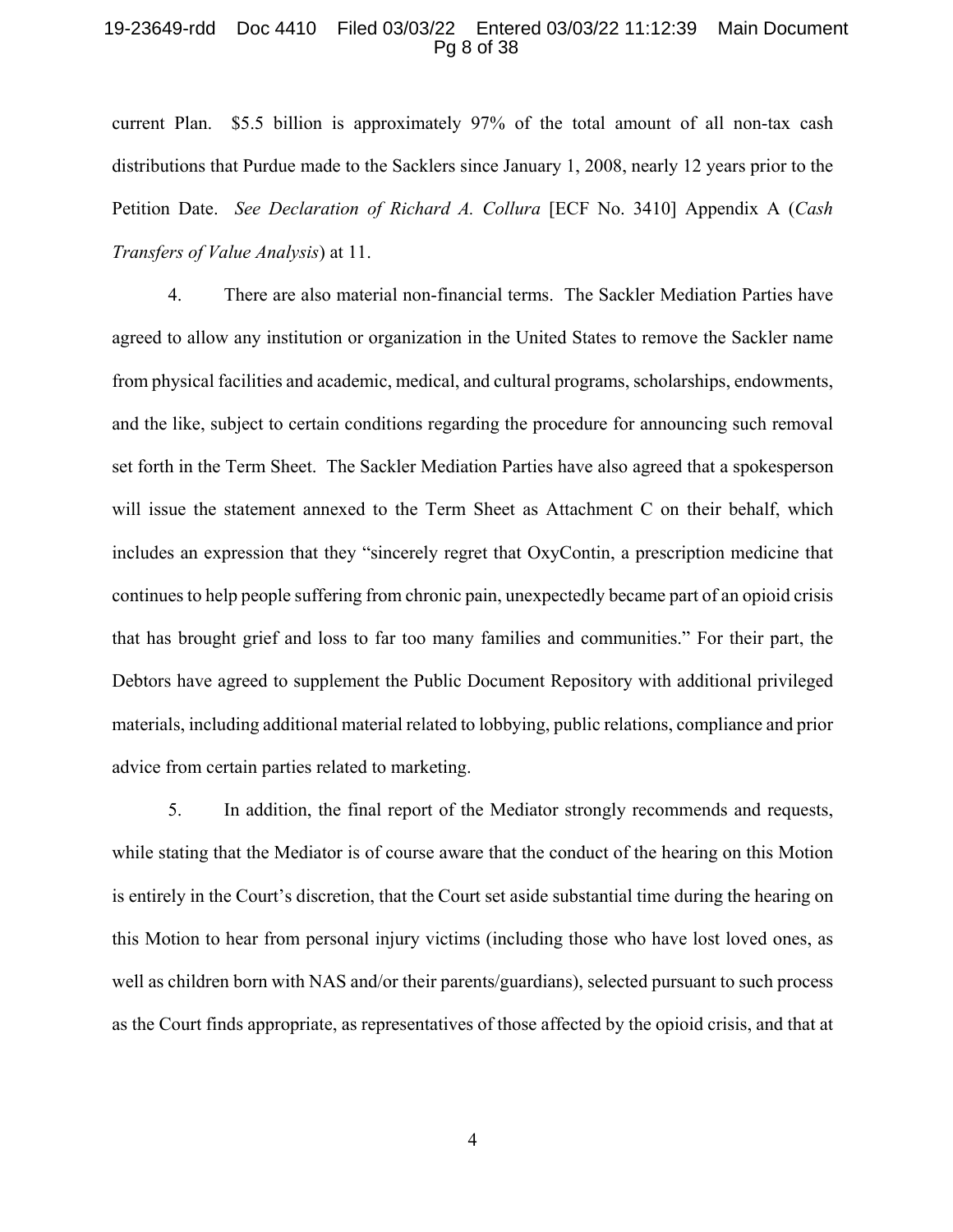#### 19-23649-rdd Doc 4410 Filed 03/03/22 Entered 03/03/22 11:12:39 Main Document Pg 9 of 38

least one member of the Side A and Side B branches of the Sackler Families also attend the full hearing by Zoom. The Mediator further recommends that no other participant in the hearing on this Motion, including the members of the Sackler Families in attendance, be expected or permitted to respond to or comment on the statements made by such individuals. The Debtors strongly support this recommendation and accordingly request that the Court grant the Mediator's request.

6. Under the Term Sheet, each member of the Nine will agree to withdraw its opposition to the appeal of the District Court Decision (the "**Appeal**") currently being prosecuted by the Debtors and the other Plan supporters, and (along with New Hampshire) to consensually grant the releases provided under the Plan upon its effectiveness. Accordingly, the Plan will no longer be opposed by any state in the country and no release will be imposed on any state over its objection.

7. The deadline for the Nine to file their appellees' briefs in the Appeal is March 11, 2022. It is critical that the Term Sheet be approved before that time, which is why the Debtors constrained by court-ordered confidentiality until a final settlement was reached—have filed this Motion on shortened notice, something they have very rarely done in these Cases.

8. This extraordinary achievement offers the best chance to preserve—and in fact materially increase—the provision of billions of dollars of value and to dedicate that value to desperately needed opioid abatement efforts as soon as possible. Effectuating the agreements

5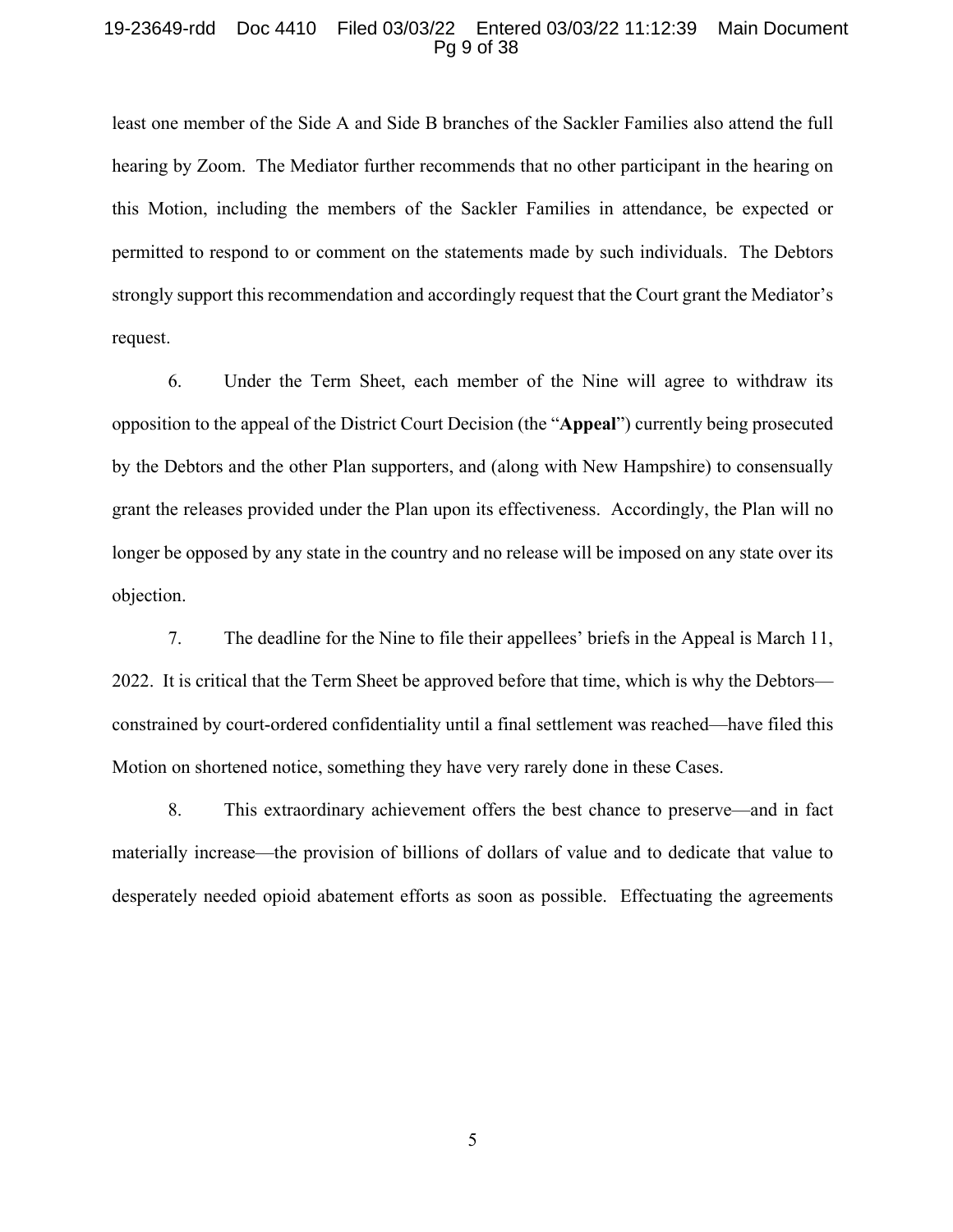# 19-23649-rdd Doc 4410 Filed 03/03/22 Entered 03/03/22 11:12:39 Main Document Pg 10 of 38

reflected in the Term Sheet is profoundly in the best interest of the estates and the American people. The Debtors respectfully request that the Court approve the Motion.

#### **Relief Requested**

9. By this Motion, and pursuant to sections 105(a) and 363(b) of title 11 of the United States Code (the "**Bankruptcy Code**"), the Debtors request entry of an Order, substantially in the form attached hereto as **Exhibit A**, authorizing the Debtors to take any actions that may be necessary or desirable in furtherance of the agreement reflected in the Term Sheet attached hereto as **Exhibit B** among the Covered Parties, the Nine and the Debtors, and to pay or reimburse certain reasonable and documented fees and expenses of outside counsel of the Nine as contemplated by the Term Sheet in accordance with the procedures with respect to authorization of payment of the fees and expenses of the professionals of the Debtors and the Creditors' Committee set forth in the *Order Establishing Procedures for Interim Compensation and Reimbursement of Expenses for Retained Professionals* [ECF No. 529] (the "**Interim Compensation Order**").

### **Jurisdiction and Venue**

10. The United States Bankruptcy Court for the Southern District of New York (the "**Court**") has jurisdiction to consider this matter pursuant to 28 U.S.C. §§ 157 and 1334 and the Amended Standing Order of Reference M-431, dated January 31, 2012 (Preska, C.J.). This is a core proceeding pursuant to 28 U.S.C. § 157(b)(2) and, pursuant to Bankruptcy Rule 7008, the Debtors consent to entry of a final order by the Court in connection with this Motion to the extent that it is later determined that the Court, absent consent of the parties, cannot enter a final order or judgment consistent with Article III of the United States Constitution.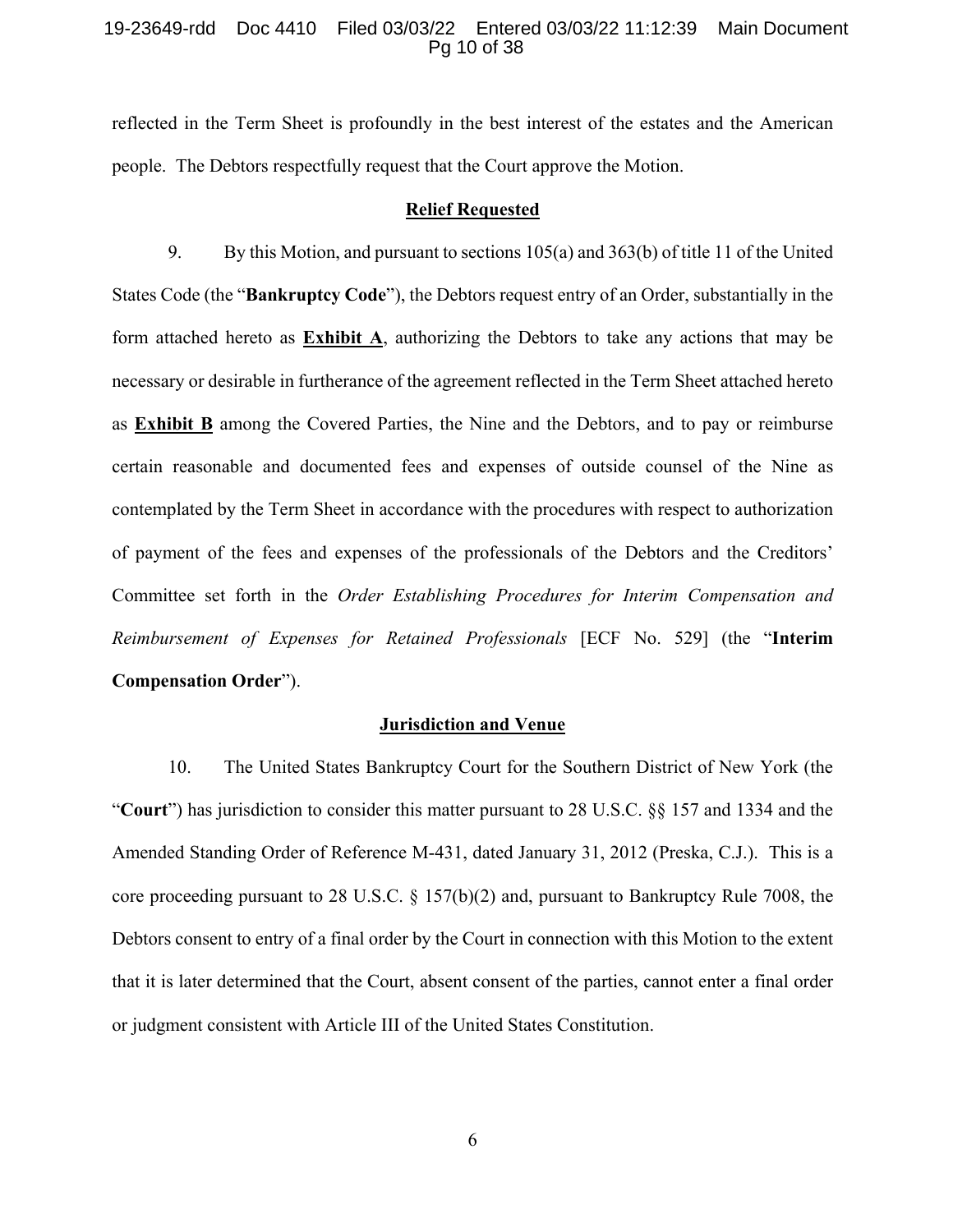# 19-23649-rdd Doc 4410 Filed 03/03/22 Entered 03/03/22 11:12:39 Main Document Pg 11 of 38

11. Venue is proper before the Court pursuant to 28 U.S.C. §§ 1408 and 1409.

# **General Background**

12. On September 15, 2019 (the "**Petition Date**"), the Debtors each commenced with this Court a voluntary Case under chapter 11 of the Bankruptcy Code. The Debtors are authorized to operate their businesses and manage their properties as debtors in possession pursuant to sections 1107(a) and 1108 of the Bankruptcy Code. On September 27, 2019, the United States Trustee for the Southern District of New York appointed the official committee of unsecured creditors. No trustee has been appointed in these Cases.

13. These Cases are being jointly administered pursuant to Bankruptcy Rule 1015(b) and the *Order Directing Joint Administration of Chapter 11 Cases* [ECF No. 59] entered by the Court in each of the Cases.

14. Additional information regarding the Debtors and the Debtors' Plan can be found in the *Modified Bench Ruling* [ECF No. 3786] (the "**Modified Bench Ruling**"), the Confirmation Order, and the record of the hearing regarding confirmation of the Plan (the "**Confirmation Hearing**"), which the Debtors hereby incorporate by reference.

#### **The Appeals**

15. On September 17, 2021, this Court issued the Confirmation Order confirming the Plan, an integral component of which was the agreement reached among the Debtors' creditors and the Sackler Mediation Parties (the "**Shareholder Settlement**")—reached following three separate mediations before highly capable mediators—that provided for (among other things) \$4.325 billion in aggregate settlement payments to be funded by the Sackler families and be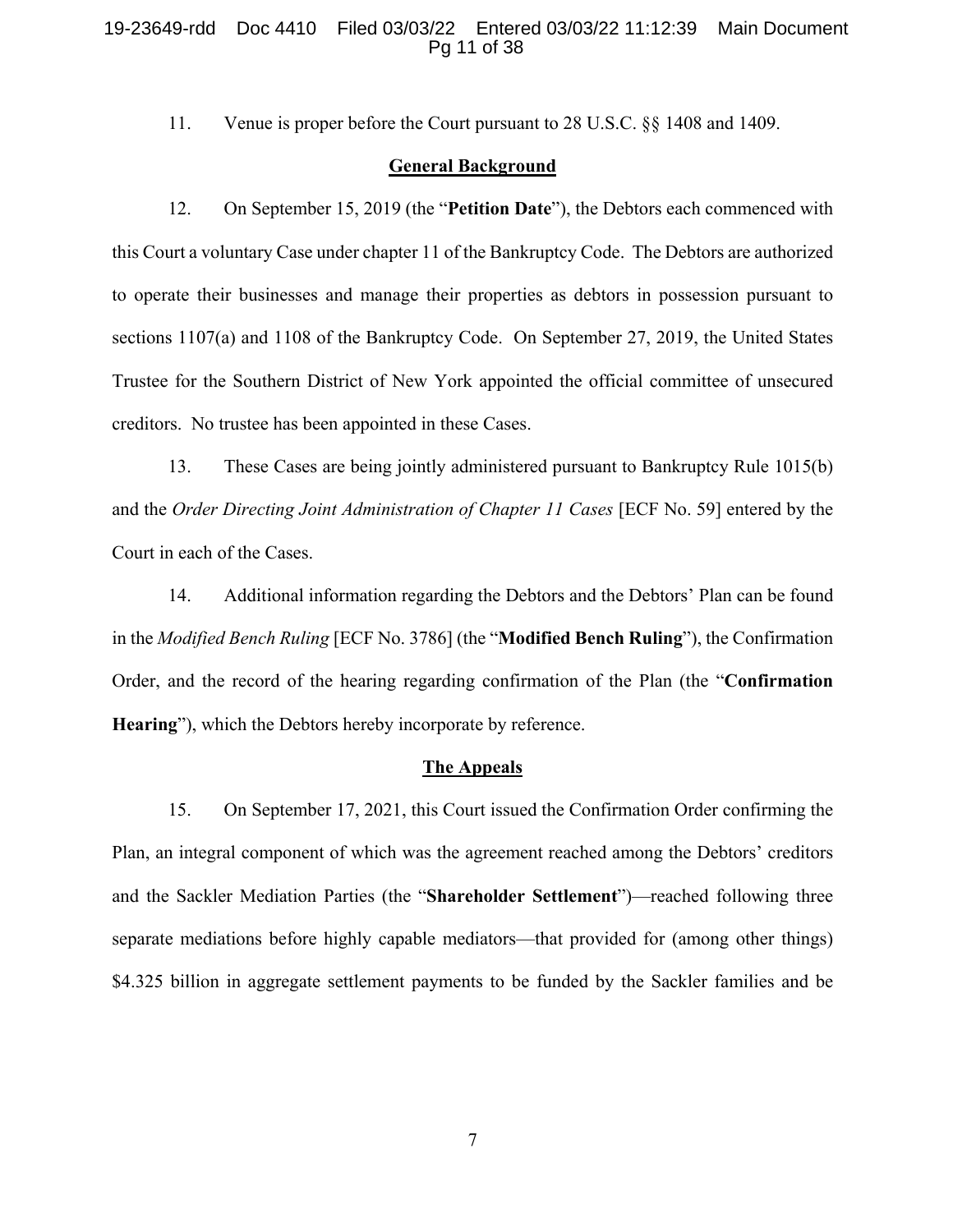# 19-23649-rdd Doc 4410 Filed 03/03/22 Entered 03/03/22 11:12:39 Main Document Pg 12 of 38

distributed pursuant to the Plan and the replacement of the controlling members of Foundations with at least \$175 million in assets.

16. The Nine, among other parties, appealed the Confirmation Order to the District Court. On December 16, 2021 the District Court issued the District Court Decision vacating the Confirmation Order.

17. Upon motion by the Debtors and other Plan proponents, the District Court certified the District Court Decision for immediate appeal to the United States Court of Appeals for the Second Circuit (the "**Second Circuit**"). The Second Circuit granted the petitions for leave to appeal and requests to expedite the appeals, setting the following briefing schedule: (i) appellants' briefs due by February 11, 2022, (ii) appellees' briefs due by March 11, 2022, (iii), reply briefs due by March 24, 2022, (iv) appendices and final briefs due by March 28, 2022, and (v) oral argument to be scheduled for the week of April 25, 2022, or as soon thereafter as practicable.

#### **The Mediation**

18. On January 3, 2022, this Court entered the Appointment Order [ECF No. 4260] and the Mediation Terms and Conditions Order [ECF No. 4261]. On January 13, 2022, this Court entered an order [ECF No. 4286] initially extending the Termination Date of the mediation to and including February 1, 2022.

19. On January 31, 2022, the Mediator filed the *Mediator's Interim Report* [ECF No. 4316], which noted that the Mediation to such date had included approximately 100 telephonic meetings that had been held with the Nine and the Covered Parties, as well as dozens of additional telephonic meetings, including with staff of the Nine, certain Attorneys General of the Nine, and certain other parties, including the Debtors and counsel to various ad hoc groups. As further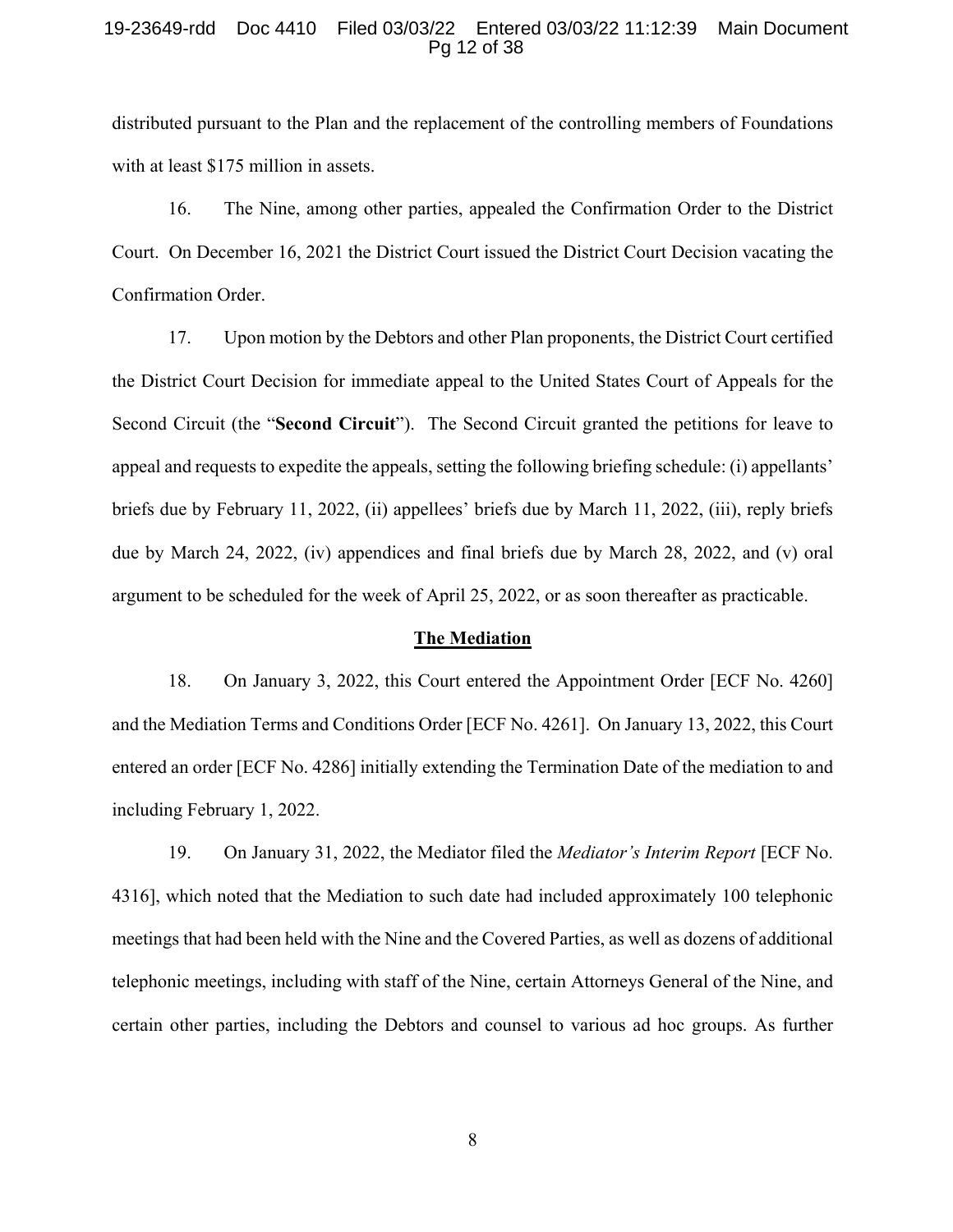# 19-23649-rdd Doc 4410 Filed 03/03/22 Entered 03/03/22 11:12:39 Main Document Pg 13 of 38

detailed in such report, the Mediator conducted an in-person Mediation on January 25, 2022 (from approximately 8:30 a.m. until approximately 10:00 p.m.), and on January 26, 2022 (from approximately 8:30 a.m. until approximately 9:00 p.m.), with additional discussions continuing thereafter. By order dated February 1, 2022 [ECF No. 4319], the Court further extended the Termination Date of the mediation to February 7, 2022 at 11:59 p.m.

20. On February 8, 2022, the Mediator filed the *Mediator's Second Interim Report* [ECF No. 4338], detailing, among other efforts, upwards of 150 telephonic meetings with the Nine and the Covered Parties, and extensive negotiations undertaken by certain Attorneys General and staff of the Nine, as well as the Covered Parties. By order dated February 8, 2022 [ECF No. 4339], the Court further extended the Termination Date of the mediation to February 16, 2022 at 5:00 p.m.

21. On February 18, 2022, the Mediator filed the *Mediator's Third Interim Report* [ECF No. 4369], stating that the Mediator designated certain Additional Parties and detailing dozens of telephonic and Zoom meetings between and among the Nine as well as countless email exchanges and telephone calls between and among these parties. Such report also stated that the Sackler Families had authorized disclosure that they had made a settlement proposal that included "\$1.175 billion in total committed cash and up to an additional \$500 million of cash consideration contingent on the net proceeds of IAC sales." By order dated February 18, 2022 [ECF No. 4370], the Court further extended the Termination Date of the mediation to February 28, 2022 at 8:00 p.m.

22. On March 2, 2022, the Mediator filed the *Mediator's Notice of Extension of Mediation* Sine Die [ECF No. 4403], stating that pursuant to Paragraph 2 of the Mediation Terms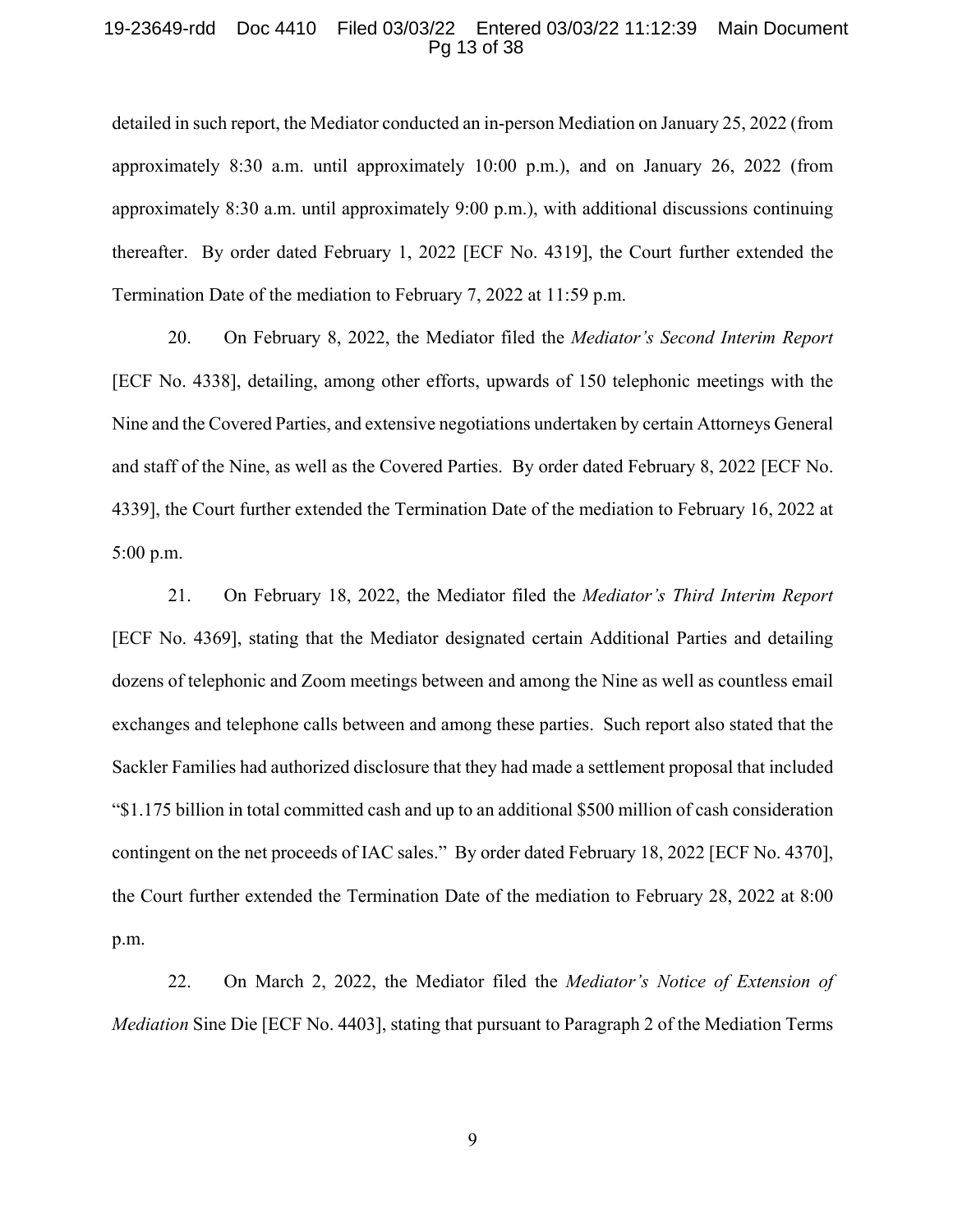# 19-23649-rdd Doc 4410 Filed 03/03/22 Entered 03/03/22 11:12:39 Main Document Pg 14 of 38

and Conditions Order, the Mediator has determined to extend and has extended the Termination Date sine die.

23. On March 3, 2022, the Mediator filed the *Mediator's Fourth Interim Report*, which stated, among other things, that the Mediation Parties had reached agreement on the Term Sheet, a copy of which is attached thereto.

### **The Term Sheet**

24. The Term Sheet provides that the Sackler Mediation Parties will pay an additional (i) \$723,111,111.13 to the MDT on the schedule attached to the Term Sheet, (ii) up to an additional \$500 million, consisting of 90% of the amount by which specified net proceeds from the sale of the IACs exceed \$4.3 billion, to the MDT, (iii) \$175 million to the MDT on the Effective Date in lieu of the requirements with respect to the Foundations under the Plan, and (iv) \$276,888,888.87 to the SOAF, with the allocation of the SOAF funds as set forth in the Term Sheet. The schedule on which such payments are due, ranging from the Effective Date through June 30, 2039, and which payments are due from Sackler family A-Side Payment Parties and which payments are due from the Sackler family B-Side Payment Parties, are set forth on Attachment A to the Term Sheet.

25. The Sackler Mediation Parties have also agreed, upon occurrence of the Effective Date of the Plan, to allow any institution or organization in the United States to remove the Sackler name from physical facilities and academic, medical, and cultural programs, scholarships, endowments, and the like, subject to certain conditions including that any statements issued by the institution in connection with or substantially concurrent with such renaming will not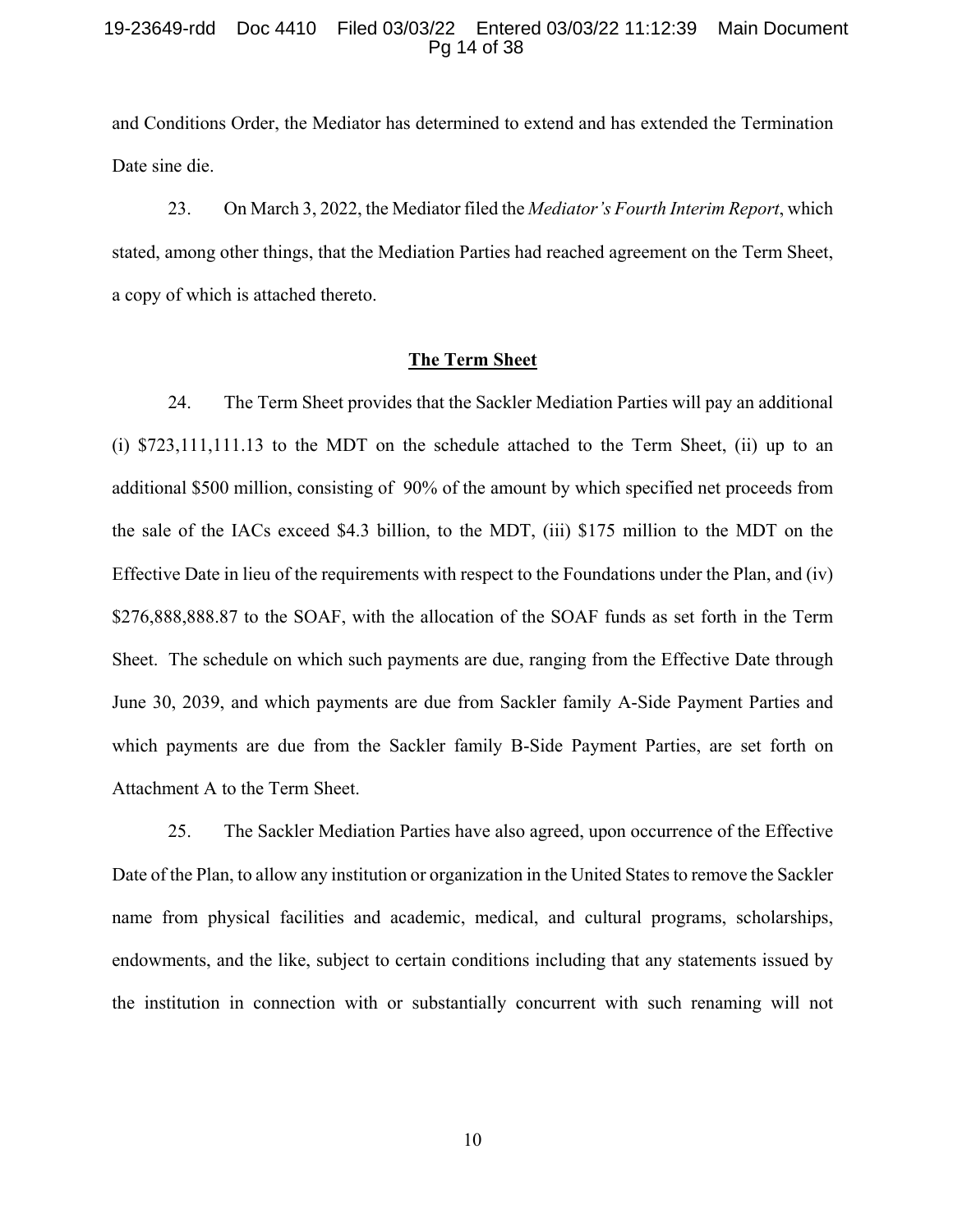# 19-23649-rdd Doc 4410 Filed 03/03/22 Entered 03/03/22 11:12:39 Main Document Pg 15 of 38

disparage the Sacklers (while providing that such condition will not restrict any academic or similar work at such institution or organization).

26. The Term Sheet makes clear that the Nine may cite any unsealed or public trial testimony or Sackler public statements, including any expressions of regret, by members of the Sackler families, including when announcing the settlement, and provides that the statement annexed to the Term Sheet as Attachment C will be issued by a spokesperson for the Sackler families within two days of filing of a Mediator's report indicating acceptance of the Term Sheet.

27. The Term Sheet also provides that certain additional privileged materials, including additional material related to lobbying, public relations, compliance and prior advice from certain parties related to marketing, which is specified on Attachment B to the Term Sheet, will be provided by the Debtors to the Public Document Repository.

28. Under the Term Sheet, the Nine agree to take a variety of actions indicating their non-objection to the Appeal at the Second Circuit and non-pursuit of their appeal of the Confirmation Order, subject to a carve-out allowing for amicus briefs only at the merits stage in the Supreme Court should the Supreme Court grant certiorari with respect to the Appeal. Importantly, it is critical that these provisions become effective prior to March 11, 2022, which is the deadline for the Nine to file appellees' briefs with the Second Circuit.

29. In order to implement the agreement provided for in the Term Sheet (and of course all conditioned entirely on one or more orders from the District Court for the Southern District of New York or the Court of Appeals for the Second Circuit allowing for consummation of the Plan), the Shareholder Settlement Agreement will be revised to reflect the additional MDT payments and non-economic terms provided for therein, and a new direct settlement agreement among the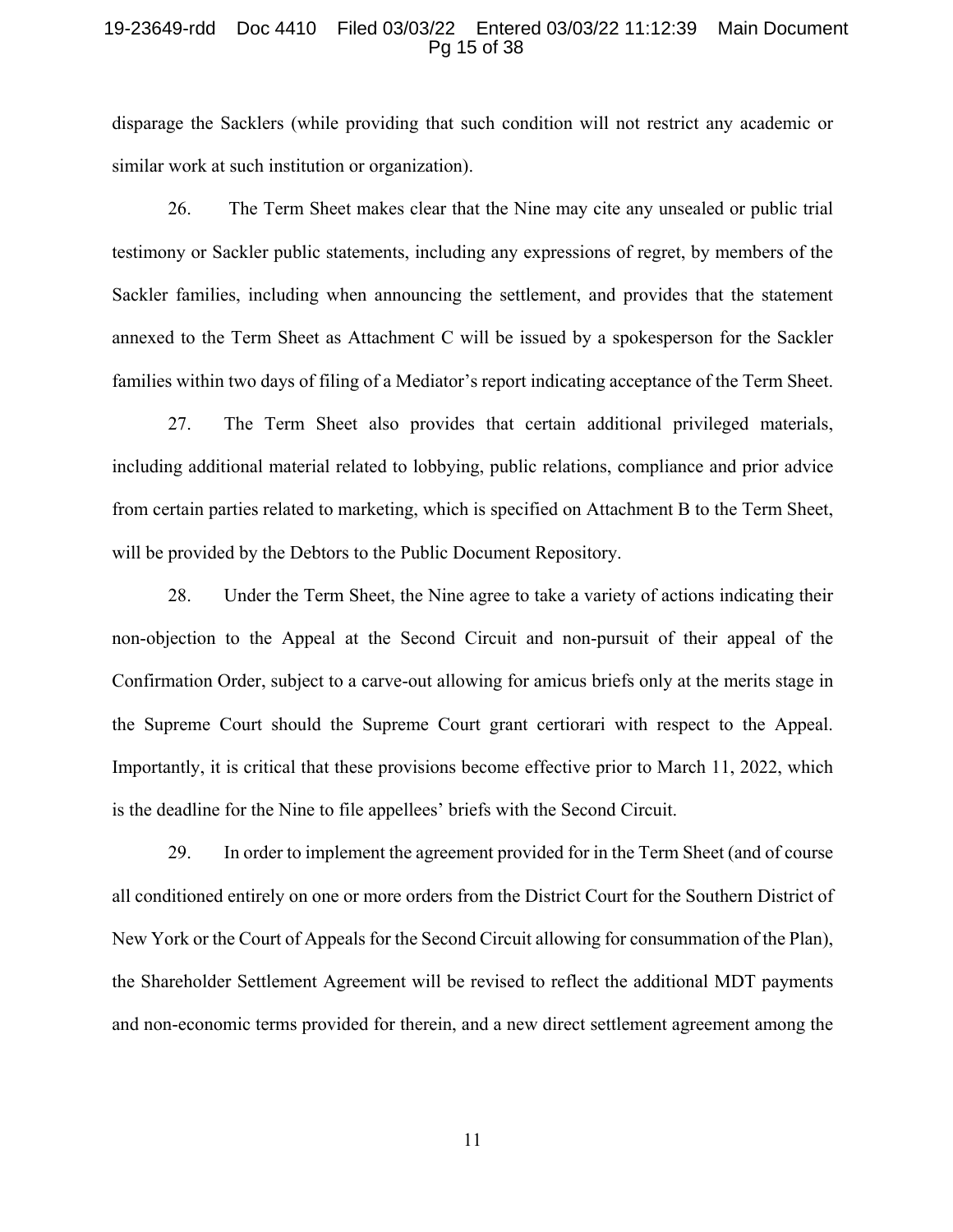# 19-23649-rdd Doc 4410 Filed 03/03/22 Entered 03/03/22 11:12:39 Main Document Pg 16 of 38

Sacklers and the Nine (the "**Direct Settlement Agreement**") will be entered into with respect to the payments by the Sacklers to the SOAF. The MDT and SOAF will enter into customary intercreditor arrangements that will provide that SOAF is secured on a *pari passu* basis with MDT and that in the event that any of the payments under the Direct Settlement Agreement set forth on Attachment A to the Term Sheet are not made when due, SOAF (as governed by an intercreditor agreement) will have the same enforcement rights on account of such payments as would be available to the MDT on account of missed payments under the Shareholder Settlement Agreement. The covenants in favor of the MDT in the existing Shareholder Settlement Agreement will not change, other than to allow for the Direct Settlement Agreement (and will not be incorporated into the Direct Settlement Agreement).<sup>4</sup>

30. The Term Sheet also contemplates that the Debtors will pay or reimburse certain reasonable and documented fees and expenses of outside counsel of the Nine, subject to approval by this Court and compliance with the procedures with respect to authorization of payment of the fees and expenses of the professionals of the Debtors and the Creditors' Committee set forth in the Interim Compensation Order. The Debtors agree to pay or reimburse the reasonable and documented fees and expenses of outside counsel of the Nine in the Cases (including any adversary proceedings, and any appeals thereunder) (the "**Specified Payments**"), in each case accrued through the date of entry of the Order and thereafter in furtherance of the agreements set

1

<sup>4</sup> The Proposed Order authorizes the Debtors to (i) revise the Shareholder Settlement Agreement as needed to provide for the incremental payments agreed to by the Sackler Mediation Parties under the Term Sheet and allow for the Direct Settlement Agreement, (ii) provide the additional documents specified in the Term Sheet to the Public Document Repository once established and (iii) take such other steps as may be necessary or desirable in furtherance of the agreements reflected in the Term Sheet and this Order and finds that the agreements reflected in the Term Sheet are in the best interests of the Debtors, their estates, creditors and all parties in interest and do not contravene any prior orders of the Court in these Cases or any provision of the Bankruptcy Code.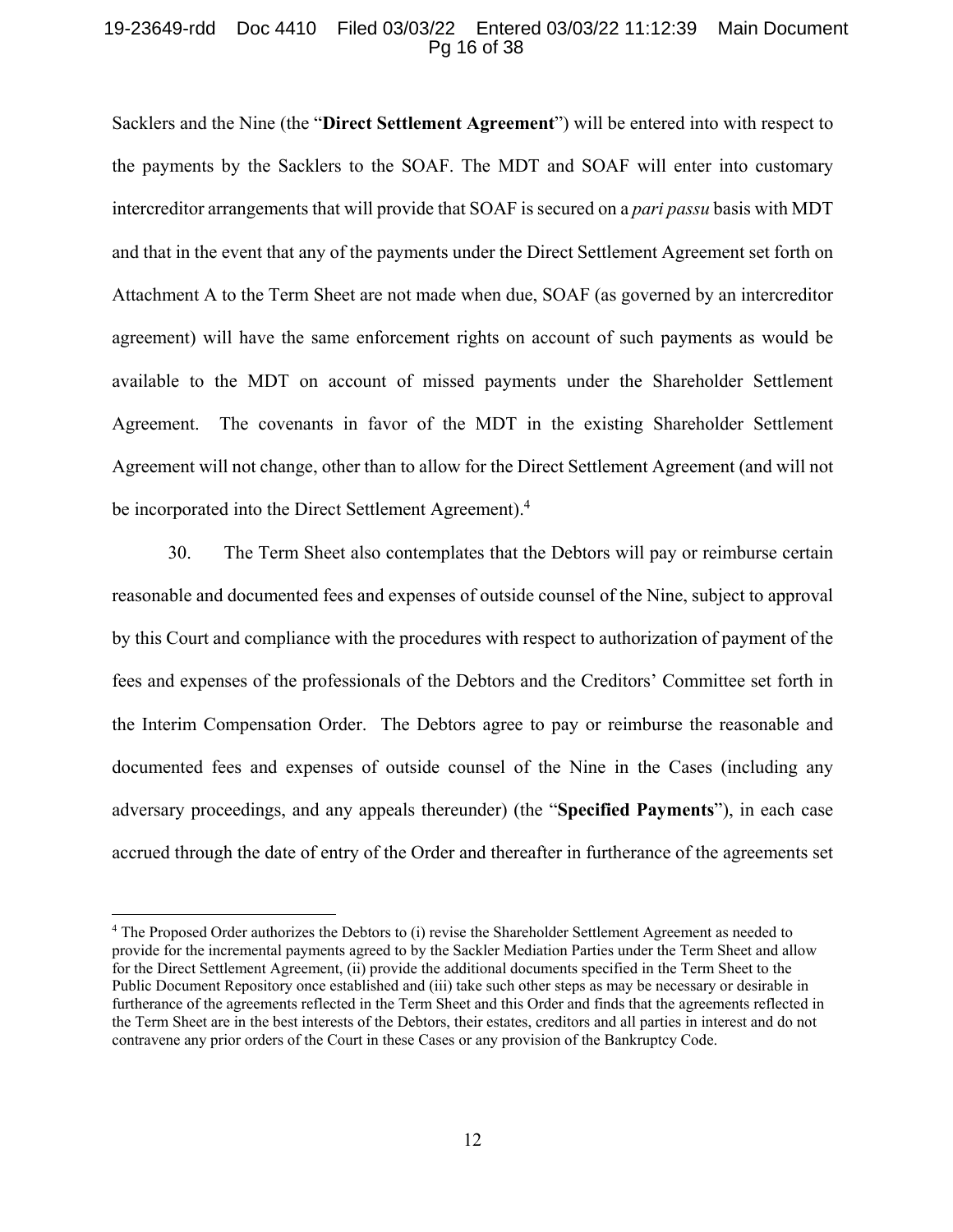# 19-23649-rdd Doc 4410 Filed 03/03/22 Entered 03/03/22 11:12:39 Main Document Pg 17 of 38

forth in the Term Sheet. These payments and reimbursements, which total less than \$4 million in the aggregate as of the date hereof, are in addition to, and distinct from, any payments to which States or their professionals may be entitled under section 5.8 of the Plan, which shall be without duplication of any amounts approved and paid pursuant to the relief requested by this Motion.

# **Basis for Relief Requested**

31. The Debtors' decision to seek authorization to effectuate the agreement in the Term Sheet, including the authority to pay or reimburse the Specified Payments, is a sound exercise of their business judgment under section 363(b) of the Bankruptcy Code. Section 363(b)(1) of the Bankruptcy Code empowers the Court to authorize a debtor to "use, sell, or lease, other than in the ordinary course of business, property of the estate." To approve the use of estate property under section 363(b)(1) of the Bankruptcy Code, the Second Circuit requires a debtor to show that the decision to use the property outside of the ordinary course of business was based on the debtor's sound business judgment in light of "all salient factors" relating to the bankruptcy case. *Comm. of Equity Sec. Holders v. Lionel Corp. (In re Lionel Corp.)*, 722 F.2d 1063, 1070– 71 (2d Cir. 1983) ("The rule we adopt requires that a judge determining a § 363(b) application expressly find from the evidence presented before him at the hearing a good business reason to grant such an application."); *In re Ionosphere Clubs, Inc*., 100 B.R. 670, 675 (Bankr. S.D.N.Y. 1989); *see also In re Hostess Brands, Inc.*, 2013 WL 82914, at \*4 (Bankr. S.D.N.Y. Jan. 7, 2013) (RDD) (noting that, *inter alia*, motions to authorize the "sale of property outside the ordinary course," involve "the exercise, as a final call, of the bankruptcy judge's judgment as to the propriety of the action to be taken") (citing *In re Orion Pictures Corp*., 4 F.3d 1095 (2d Cir.1993)); *In re MF Global Inc.*, 467 B.R. 726, 730 (Bankr. S.D.N.Y. 2012) ("Although not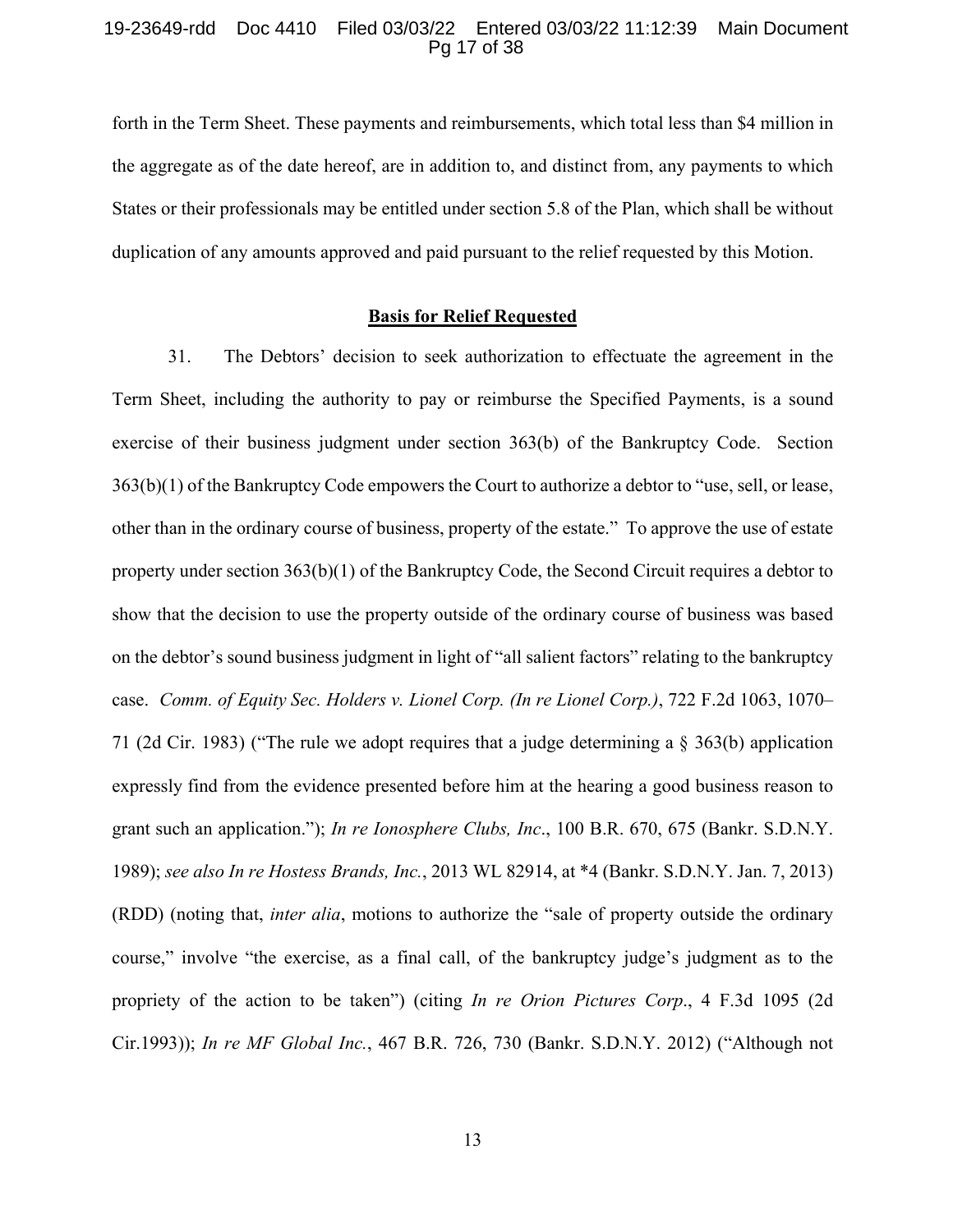# 19-23649-rdd Doc 4410 Filed 03/03/22 Entered 03/03/22 11:12:39 Main Document Pg 18 of 38

specified by section 363, the Second Circuit requires that transactions under section 363 be based on the sound business judgment of the debtor or trustee.").

32. The relief sought herein is also well within the Court's equitable powers. Section 105(a) provides that a bankruptcy court may "issue any order, process, or judgment that is necessary or appropriate to carry out the provisions of [the Bankruptcy Code]." 11 U.S.C. § 105(a). As the Second Circuit has explained, section 105(a) of the Bankruptcy Code "grants broad equitable power to the bankruptcy courts to carry out the provisions of the Bankruptcy Code so long as that power is exercised within the confines of the Bankruptcy Code." *Adelphia Bus. Sols., Inc. v. Abnos*, 482 F.3d 602, 609 (2d Cir. 2007) (internal citations omitted). Further, "[a] bankruptcy court has equitable authority under  $\S 105(a)$  'to assure the orderly conduct of the reorganization proceedings.'" *Kagan v. Saint Vincents Catholic Med. Ctrs. (In re Saint Vincents Catholic Med. Ctrs.)*, 581 Fed. App'x 41, 43 (2d Cir. 2014) (citing *In re Baldwin-United Corp. Litig*., 765 F.2d 343, 348 (2d Cir. 1985)).

33. The Court determined that the Shareholder Settlement is "in the best interests of the Debtors, their estates, and the Holders of Claims and Interests" and is "fair, equitable, reasonable" on the basis of the extensive record of the confirmation hearing and these chapter 11 cases. *See* Confirmation Order ¶ KK(c); *see generally Modified Bench Ruling* [ECF No. 3786] at 71-103. That conclusion has not been disturbed on appeal, and no further approval of the Shareholder Settlement is necessary or is being requested herein. However, implementation of the resolution provided for in the Term Sheet is predicated upon consummation of the Plan which requires that the District Court Decision no longer bar consummation of the Plan. The Debtors therefore seek authorization to enter into the agreements contemplated under the Term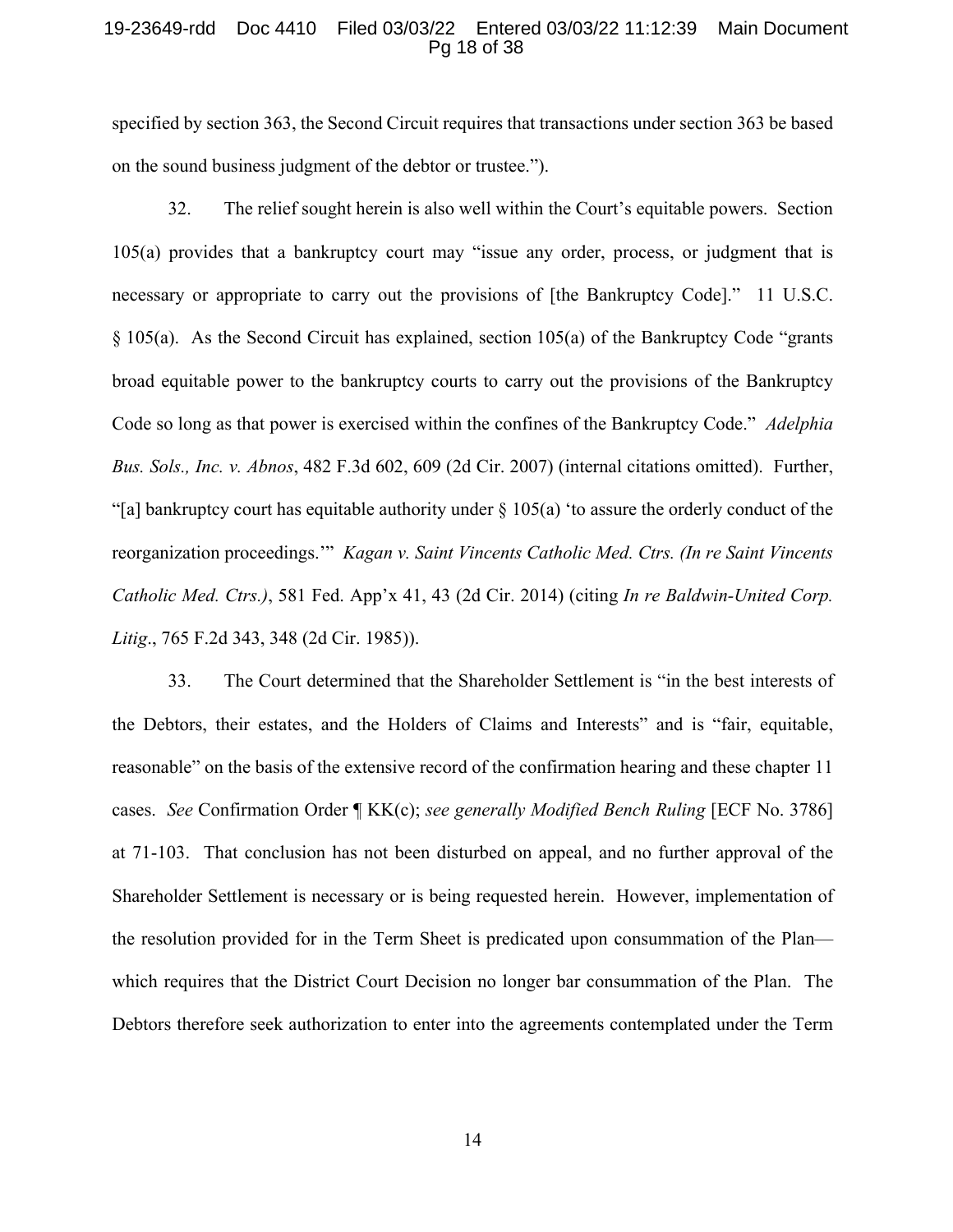# 19-23649-rdd Doc 4410 Filed 03/03/22 Entered 03/03/22 11:12:39 Main Document Pg 19 of 38

Sheet and to take any other actions that may be necessary or desirable to effectuate the settlement encompassed in the Term Sheet in advance of restoration of authorization to consummate the Plan. Of course, none of this will be relevant or of any effect unless the Court of Appeals for the Second Circuit or the District Court, as applicable, issue orders or rulings allowing the consummation of the Plan as materially enhanced by the Term Sheet.

34. The resolution provided for in the Term Sheet is manifestly in the best interest of the Debtors, their Estates, and all of their stakeholders. The benefits are myriad and all in favor of the estates. First, the Term Sheet provides for substantial additional payments from the Sackler Mediation Parties that would materially increase the value of the Debtors' estates and the amount of funds that will be dedicated to opioid abatement. Under that resolution, there will be no change to the amount or payment schedule for the amounts to be paid under the Shareholder Settlement Agreement that the Court has already approved. All of the incremental payments that the Sackler Mediation Parties have agreed to under the Term Sheet are in addition to the previously agreed settlement payments. Term Sheet at 1. Second, the Term Sheet does not relieve the Sackler Mediation Parties of any obligations under the existing Shareholder Settlement (except with respect to the obligations concerning the Foundations under the Plan, in lieu of which \$175 million will be paid in cash to the MDT on the Effective Date and represents an improvement to the Plan as it eliminates the contingency of obtaining IRS and other approvals, which in turn, will permit consummation of the Plan and the deployment of abatement resources immediately upon satisfaction of all other conditions). *Id*; *see* Plan at Section 5.7(l), 12.3(c). Third, the Debtors have agreed to supplement the Public Document Repository, which this Court has described as an important feature of the Plan that would "guide legislatures and regulators" in the future, with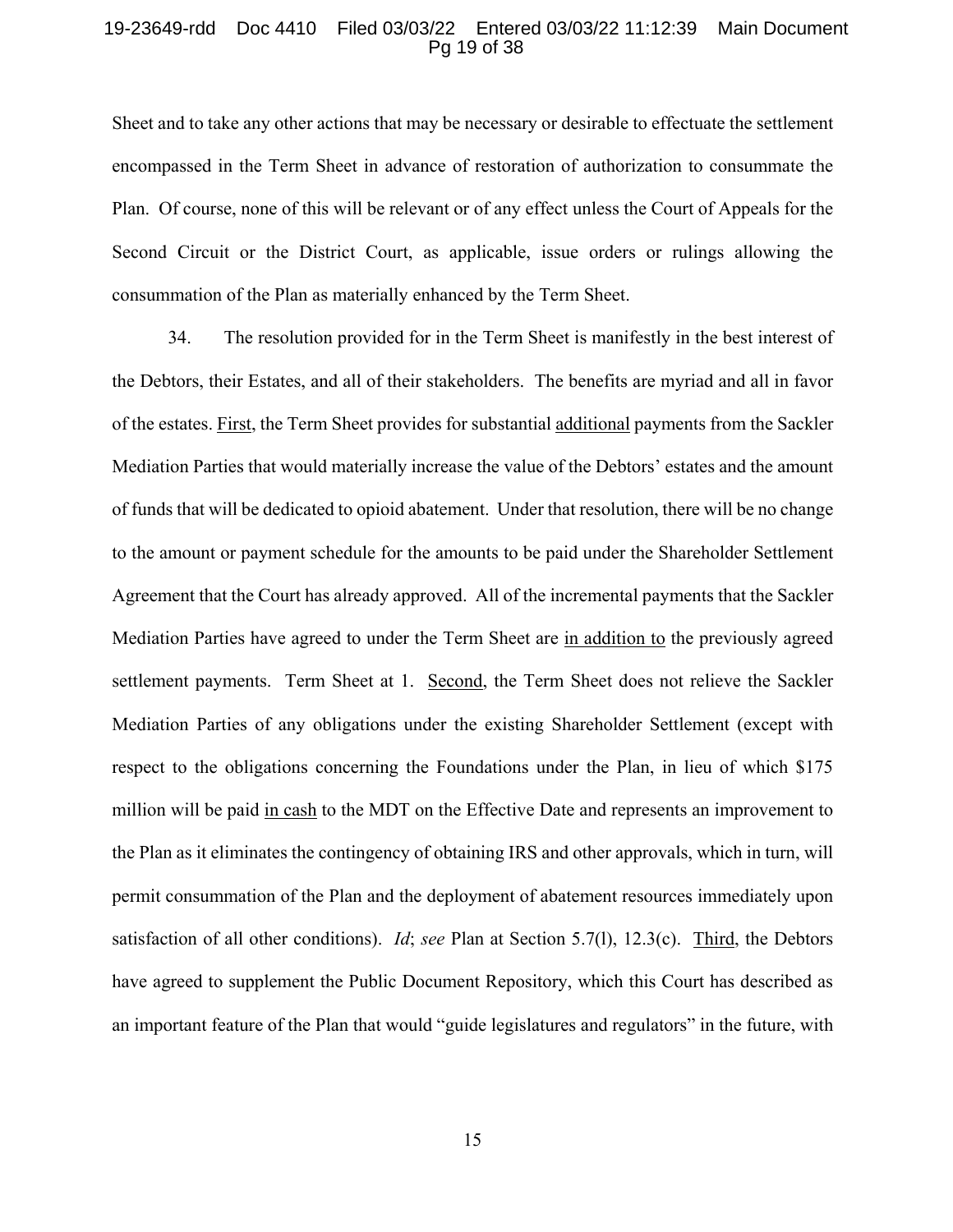#### 19-23649-rdd Doc 4410 Filed 03/03/22 Entered 03/03/22 11:12:39 Main Document Pg 20 of 38

specified additional documents. Term Sheet at 2 & Attachment B; Modified Bench Ruling at 156. The contemplated expansion of the scope of documents to be provided does not require Court approval. Fourth, the Term Sheet will resolve a number of objections to the Plan and Shareholder Settlement, which will increase the likelihood of the effectiveness of the Plan and an expeditious resolution of these Cases. *See* Term Sheet at 3-4. Fifth, the non-economic concessions by the Sacklers are of great importance to many parties in the cases.

35. Authorization to take actions in furtherance of an agreement that resolves the issues that this Court directed the parties to address in Mediation and that provides very significant additional value to the Estates, falls well within the Court's broad equitable powers under Section 105(a) of the Bankruptcy Code as an appropriate order in furtherance of the prior order authorizing the Mediation and for purposes of assuring the orderly and efficient conduct of the reorganization proceedings.

36. Furthermore, a sound business purpose clearly exists for the Debtors' agreement to pay or reimburse the Specified Payments. The Nine have facilitated, and are making ongoing efforts to finalize and implement, the settlement reflected in the Term Sheet, which would bring significant additional value into the Debtors' estates. This Court and other courts have approved the payment of professional fees of unsecured creditors pursuant to section 363(b) under similar circumstances. *See, e.g., In re Purdue Pharma L.P.*, Case No. 19-23649 (RDD) (Bankr. S.D.N.Y. Dec. 2, 2019) [ECF No. 553] (approving payment of certain fees and expenses of the Ad Hoc Committee); *Id.* [ECF No. 2695] (approving the payment of certain fees and expenses of the MSGE Group); *Id.* [ECF No. 4184] (approving the payment of certain fees and expenses of the Non-Consenting States Group, the Ad Hoc Committee, and the MSGE Group); *In re AMR Corp.*,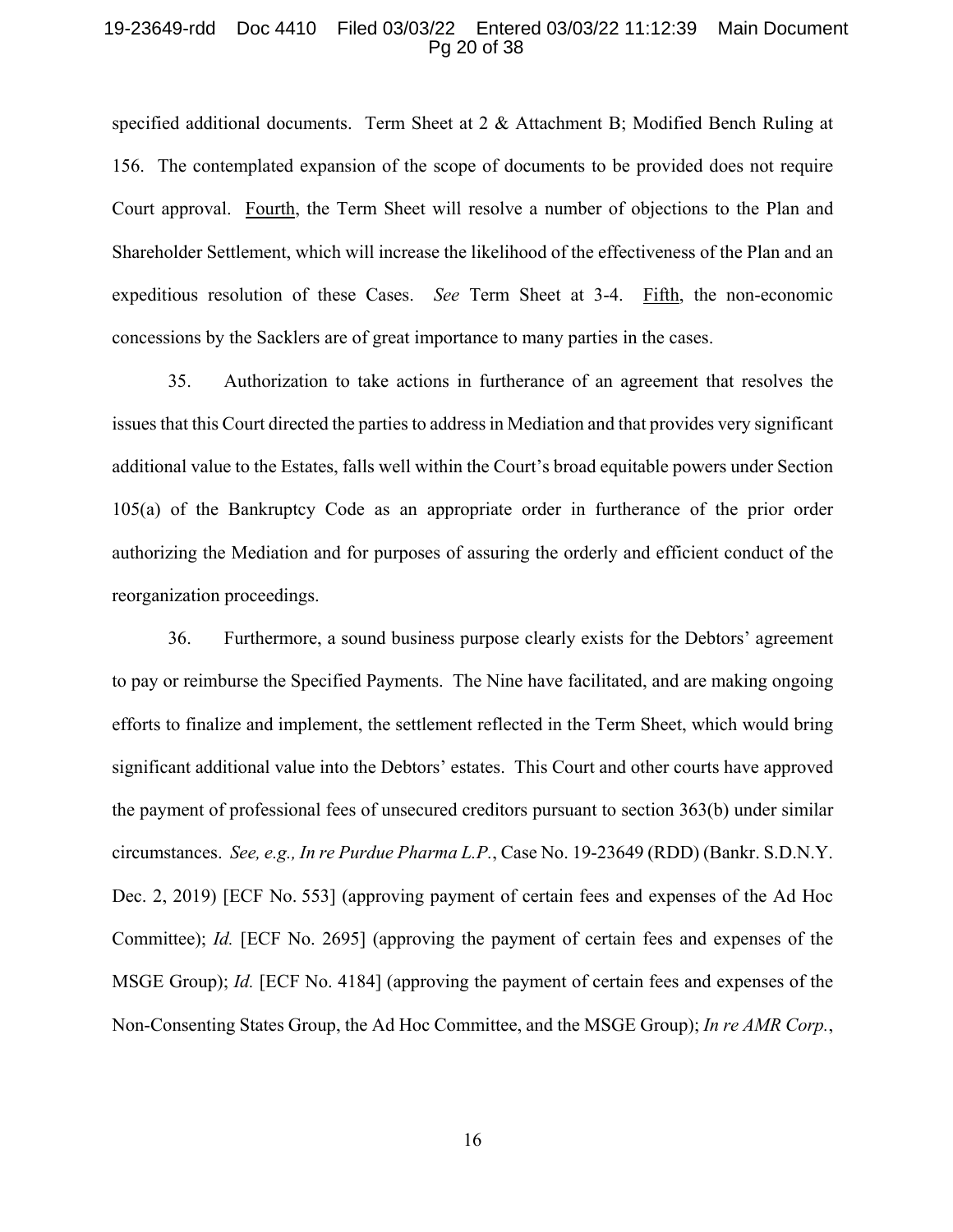# 19-23649-rdd Doc 4410 Filed 03/03/22 Entered 03/03/22 11:12:39 Main Document Pg 21 of 38

No. 11-15463 (SHL) (Bankr. S.D.N.Y. Sept. 21, 2012) [ECF No. 4652] (approving payment of an ad hoc group of unsecured creditors' professional fees pursuant to a fee letter approved under section 363(b)); *In re ASARCO, L.L.C.*, 650 F.3d 593 (5th Cir. 2011) (affirming the ruling of the district court and bankruptcy court to approve payment of bidders' due diligence and work fees requested pursuant to section 363); *U.S. Trustee v. Bethlehem Steel Corp.*, Case No. 02 Civ. 2854 (MBM), 2003 WL 21738964, at \*10 (S.D.N.Y. July 28, 2003) (affirming bankruptcy court's approval of reimbursement of creditors' counsel's costs and expenses pursuant to sections 363(b) and 105(a)).

37. The Debtors respectfully submit that this Court authorize the Debtors to take any actions that may be necessary or desirable in furtherance of the agreement reflected in the Term Sheet pursuant to Bankruptcy Code sections 105(a) and 363(b)(1), including the payment or reimbursement of the Specified Payments.

#### **Notice**

38. Notice of this Motion will be provided to (a) the entities on the Master Service List (as defined in the *Second Amended Order Establishing Certain Notice, Case Management, and Administrative Procedures* entered on November 18, 2019 [ECF No. 498] and available on the Debtors' case website at https://restructuring.primeclerk.com/purduepharma) and (b) any other person or entity with a particularized interest in the subject matter of this Motion (the "**Notice Parties**"). The Debtors respectfully submit that, in view of the facts and circumstances, such notice is sufficient and no further notice is required. Moreover, on March 1, 2022, the Debtors provided the then current copy of this motion to counsel the UCC, AHC, and former members of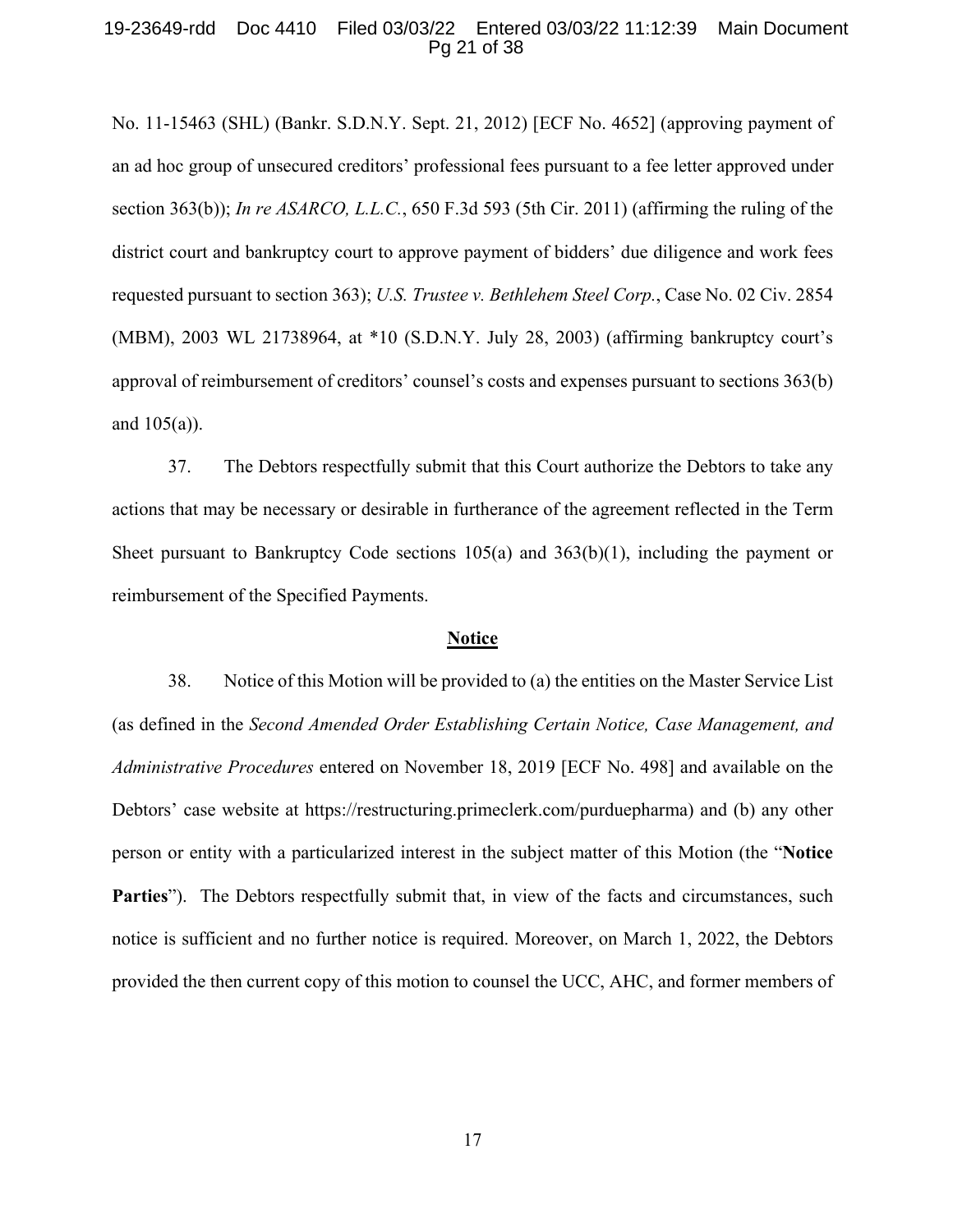# 19-23649-rdd Doc 4410 Filed 03/03/22 Entered 03/03/22 11:12:39 Main Document Pg 22 of 38

the Non-Consenting States Group other than the Nine, all of whom had become Additional Mediation Parties.

# **No Previous Request**

39. No previous request for the relief sought herein has been made by the Debtors to this or any other court.

WHEREFORE, the Debtors respectfully request entry of the Proposed Order granting the relief requested herein and such further relief as the Court may deem just and appropriate.

Dated: March 3, 2022 New York, New York

# DAVIS POLK & WARDWELL LLP

By: */s/ Eli J. Vonnegut*  DAVIS POLK & WARDWELL LLP 450 Lexington Avenue New York, New York 10017 Telephone: (212) 450-4000 Facsimile: (212) 701-5800 Marshall S. Huebner Benjamin S. Kaminetzky Eli J. Vonnegut Christopher S. Robertson

*Counsel to the Debtors and Debtors in Possession*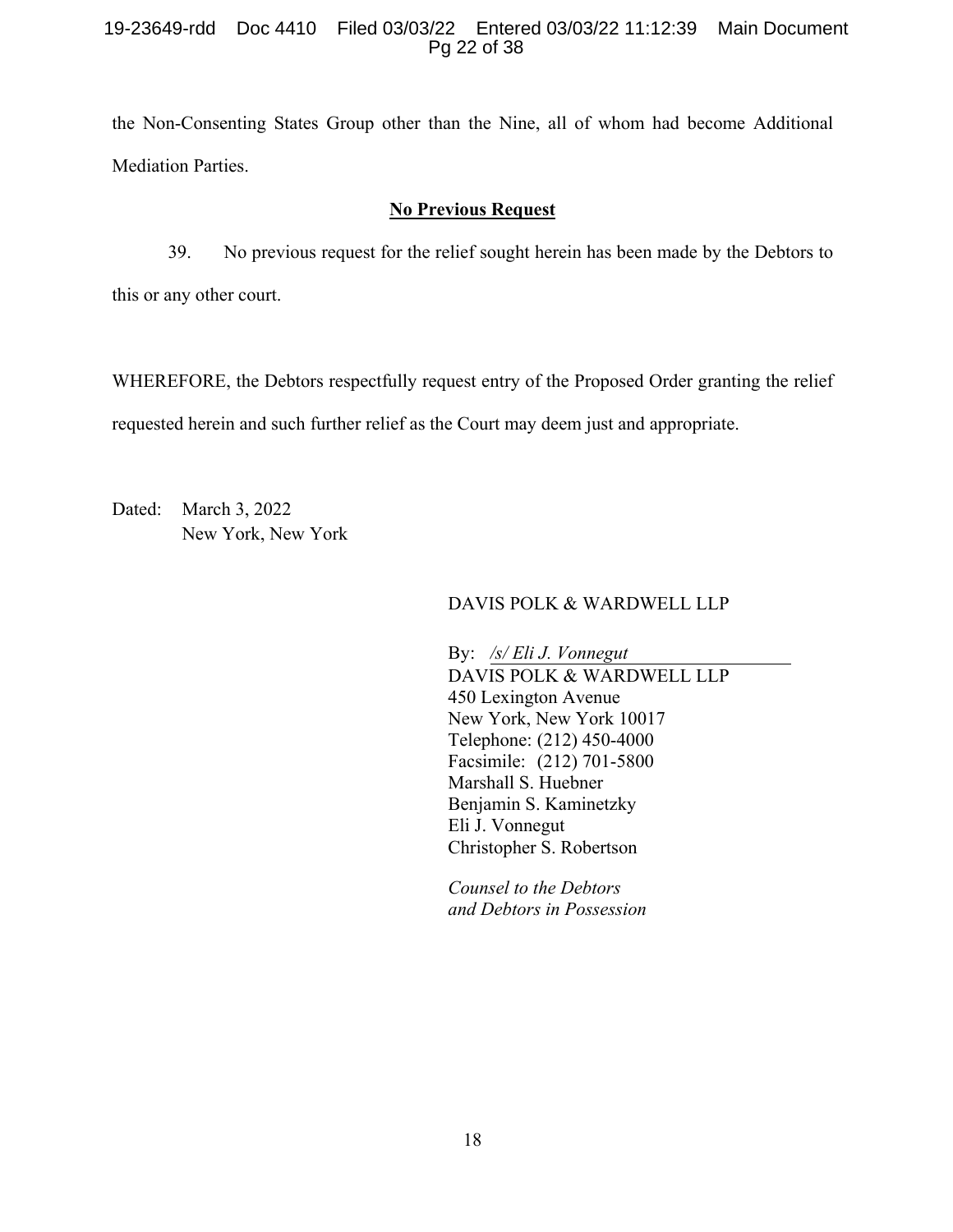19-23649-rdd Doc 4410 Filed 03/03/22 Entered 03/03/22 11:12:39 Main Document Pg 23 of 38

# **Exhibit A**

**Proposed Order**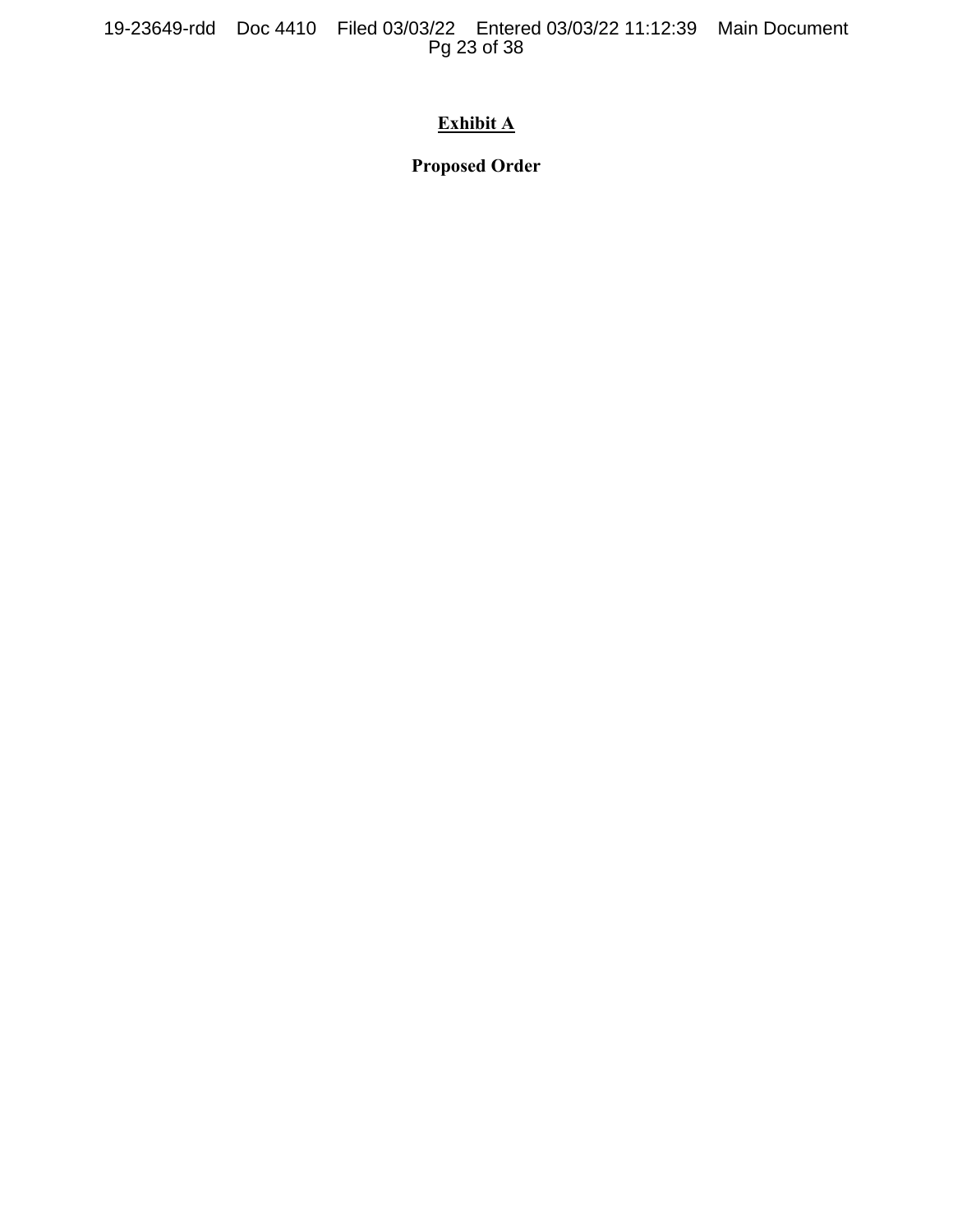19-23649-rdd Doc 4410 Filed 03/03/22 Entered 03/03/22 11:12:39 Main Document Pg 24 of 38

# **UNITED STATES BANKRUPTCY COURT SOUTHERN DISTRICT OF NEW YORK**

**In re:** 

 $\overline{a}$ 

**PURDUE PHARMA L.P.,** *et al.***,** 

**Debtors.1**

**Chapter 11** 

**Case No. 19-23649 (RDD)** 

**(Jointly Administered)** 

# **ORDER PURSUANT TO 11 U.S.C. § 105 AND 363(B) AUTHORIZING AND APPROVING SETTLEMENT TERM SHEET**

Upon the motion (the "**Motion**")<sup>2</sup> of Purdue Pharma L.P. and its affiliates that are debtors and debtors in possession in these proceedings (collectively, the "**Debtors**"), for entry of an order, pursuant to sections 105(a) and 363(b) of title 11 of the United States Code (the "**Bankruptcy Code**") approving the agreement set forth in Term Sheet attached to the Motion as **Exhibit B**, as more fully set forth in the Motion; and the Court having jurisdiction to consider the matters raised in the Motion pursuant to 28 U.S.C. §§ 157 and 1334 and the Amended Standing Order of Reference M-431, dated January 31, 2012 (Preska, C.J.); and consideration of the Motion and the requested relief being a core proceeding pursuant to 28 U.S.C. § 157(b); and venue being proper before the Court pursuant to 28 U.S.C. §§ 1408 and 1409; and due and proper notice of the Motion having been provided to the Notice Parties; and such notice having

<sup>&</sup>lt;sup>1</sup> The Debtors in these cases, along with the last four digits of each Debtor's registration number in the applicable jurisdiction, are as follows: Purdue Pharma L.P. (7484), Purdue Pharma Inc. (7486), Purdue Transdermal Technologies L.P. (1868), Purdue Pharma Manufacturing L.P. (3821), Purdue Pharmaceuticals L.P. (0034), Imbrium Therapeutics L.P. (8810), Adlon Therapeutics L.P. (6745), Greenfield BioVentures L.P. (6150), Seven Seas Hill Corp. (4591), Ophir Green Corp. (4594), Purdue Pharma of Puerto Rico (3925), Avrio Health L.P. (4140), Purdue Pharmaceutical Products L.P. (3902), Purdue Neuroscience Company (4712), Nayatt Cove Lifescience Inc. (7805), Button Land L.P. (7502), Rhodes Associates L.P. (N/A), Paul Land Inc. (7425), Quidnick Land L.P. (7584), Rhodes Pharmaceuticals L.P. (6166), Rhodes Technologies (7143), UDF LP (0495), SVC Pharma LP (5717) and SVC Pharma Inc. (4014). The Debtors' corporate headquarters is located at One Stamford Forum, 201 Tresser Boulevard, Stamford, CT 06901.

<sup>&</sup>lt;sup>2</sup> Capitalized terms used but not otherwise defined herein shall have the meanings ascribed to them in the Motion.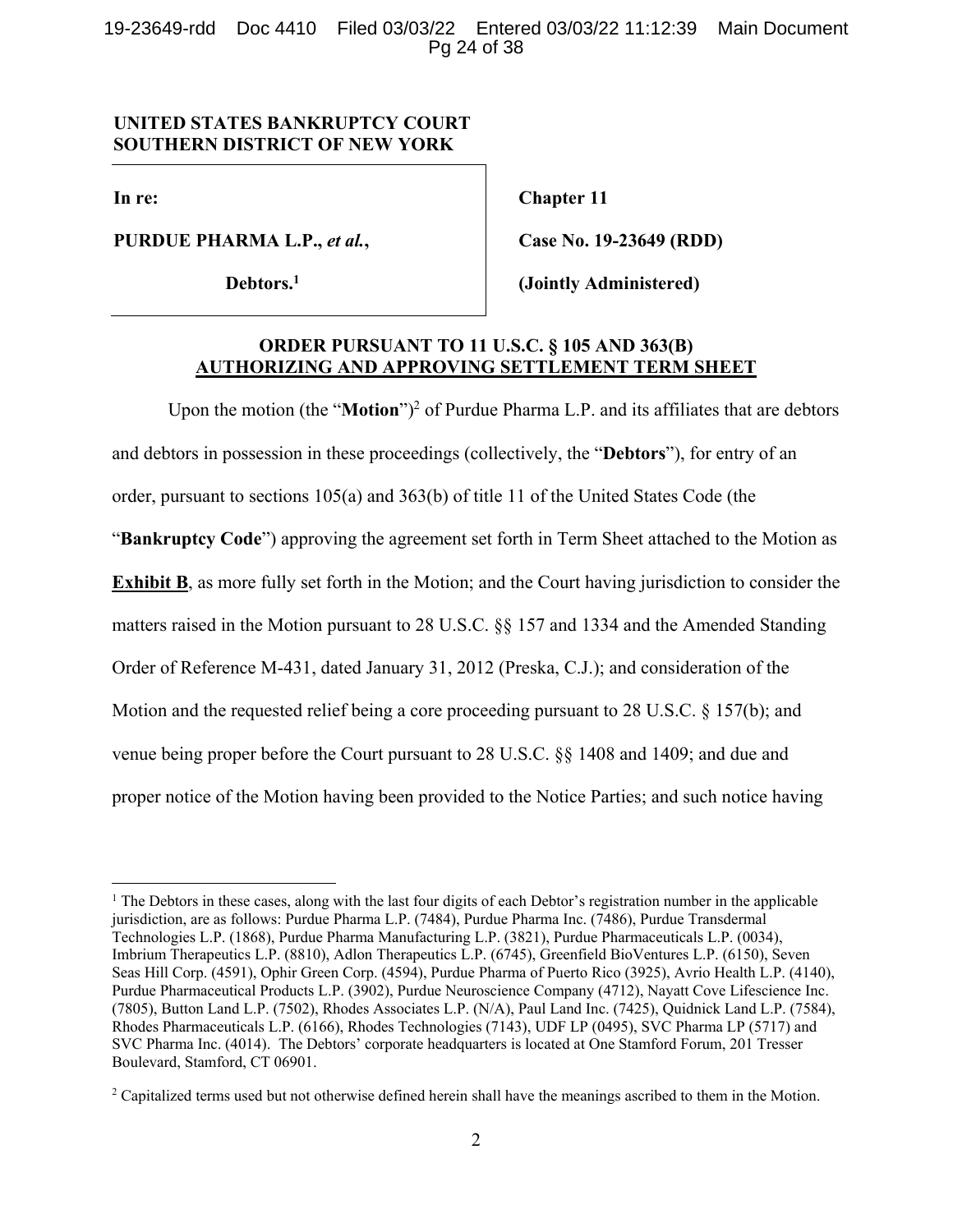### 19-23649-rdd Doc 4410 Filed 03/03/22 Entered 03/03/22 11:12:39 Main Document Pg 25 of 38

been adequate and appropriate under the circumstances, and it appearing that no other or further notice need be provided; and the Court having reviewed the Motion; and the Court having held a hearing to consider the relief requested in the Motion on a final basis (the "**Hearing**"); and the Court having determined that the legal and factual bases set forth in the Motion and at the Hearing establish just cause for the relief granted herein; and the Court having determined that the relief requested is in the best interests of the Debtors, their estates, creditors and all parties in interest; and upon all of the proceedings had before the Court and after due deliberation and sufficient cause appearing therefor,

### **IT IS HEREBY ORDERED THAT**:

1. The Motion is granted as provided herein.

2. The Court finds that the agreements reflected in the Term Sheet are in the best interests of the Debtors, their estates, creditors and all parties in interest, and that such agreements do not contravene any prior orders of the Court in these Cases or any provision of the Bankruptcy Code and that the actions taken by members of the Sackler families and the Nine or their related parties in accordance with the Term Sheet are taken in connection with the Chapter 11 Cases for purposes of Section 10.7 of the Plan.

3. Pursuant to section 105(a) and 363(b) of the Bankruptcy Code, and in all events effective only upon the entry of one or more orders by the Court of Appeals for the Second Circuit or the United States District Court for the Southern District of New York permitting the consummation of the Plan as enhanced by the Term Sheet, the Debtors are authorized to (i) revise the Shareholder Settlement Agreement as needed to provide for the incremental payments agreed to by the Sackler Mediation Parties under the Term Sheet and allow for the Direct Settlement Agreement, (ii) provide the additional documents specified in the Term Sheet to the

3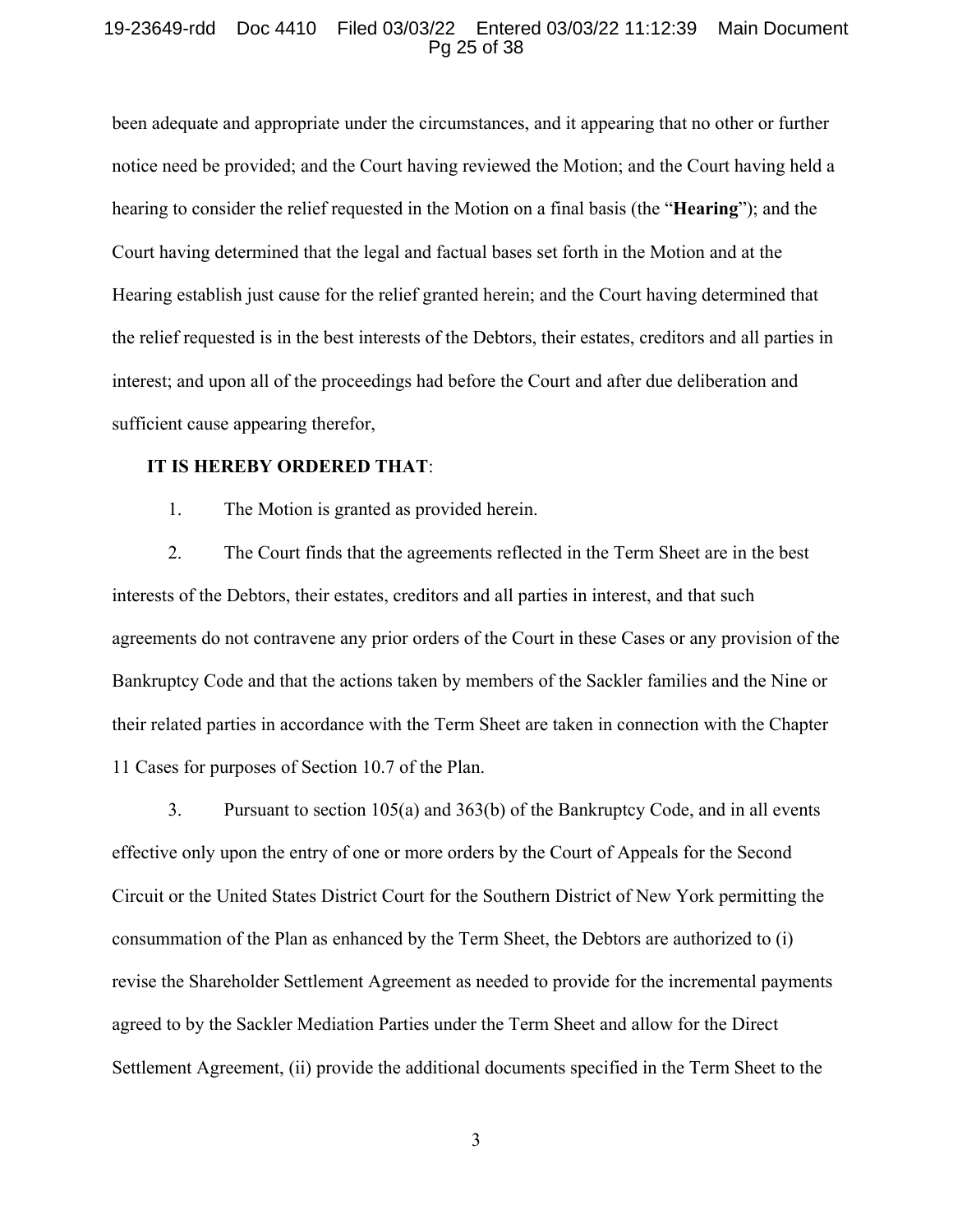### 19-23649-rdd Doc 4410 Filed 03/03/22 Entered 03/03/22 11:12:39 Main Document Pg 26 of 38

Public Document Repository once established and (iii) take such other steps as may be necessary or desirable in furtherance of the agreement reflected in the Term Sheet and this Order.

4. The Debtors' agreement to pay or reimburse the Specified Payments upon consummation of the Plan as enhanced by the Term Sheet is approved and the Debtors are authorized to make such payments at such time in accordance with the terms and conditions of the Term Sheet and this Order.The authorization of the Debtors to make such payments shall be subject, *mutatis mutandis*, to the procedures with respect to authorization of payment of the fees and expenses of the professionals of the Debtors and the Creditors' Committee set forth in the *Order Establishing Procedures for Interim Compensation and Reimbursement of Expenses for Retained Professionals* [ECF No. 529] (as may be modified or amended by any subsequent order of the Court with respect thereto, the "**Interim Compensation Order**") including, for the avoidance of doubt, the filing of Monthly Fee Statements and Applications (in each case as defined in the Interim Compensation Order), Interim Fee Hearings (as defined in the Interim Compensation Order), the expiration of the Objection Deadline (as defined in the Interim Compensation Order) or resolution of any Objections (as defined in the Interim Compensation Order) with respect to each Monthly Fee Statement, and the 20% holdback with respect to fees until further order of the Court; *provided* that the standard for authorization of payment of the attorneys' fees and expenses of each of the Nine shall be whether such fees and expenses are (a) reasonable and documented and (b) reimbursable under the Term Sheet; *provided further* that, for the avoidance of doubt, the attorneys of the Nine shall not be considered retained professionals of the Debtors or Creditors' Committee and the retention of the attorneys of the Nine shall not be required to satisfy the standards for retention set forth in sections 327-328 or 1103 of the Bankruptcy Code.

4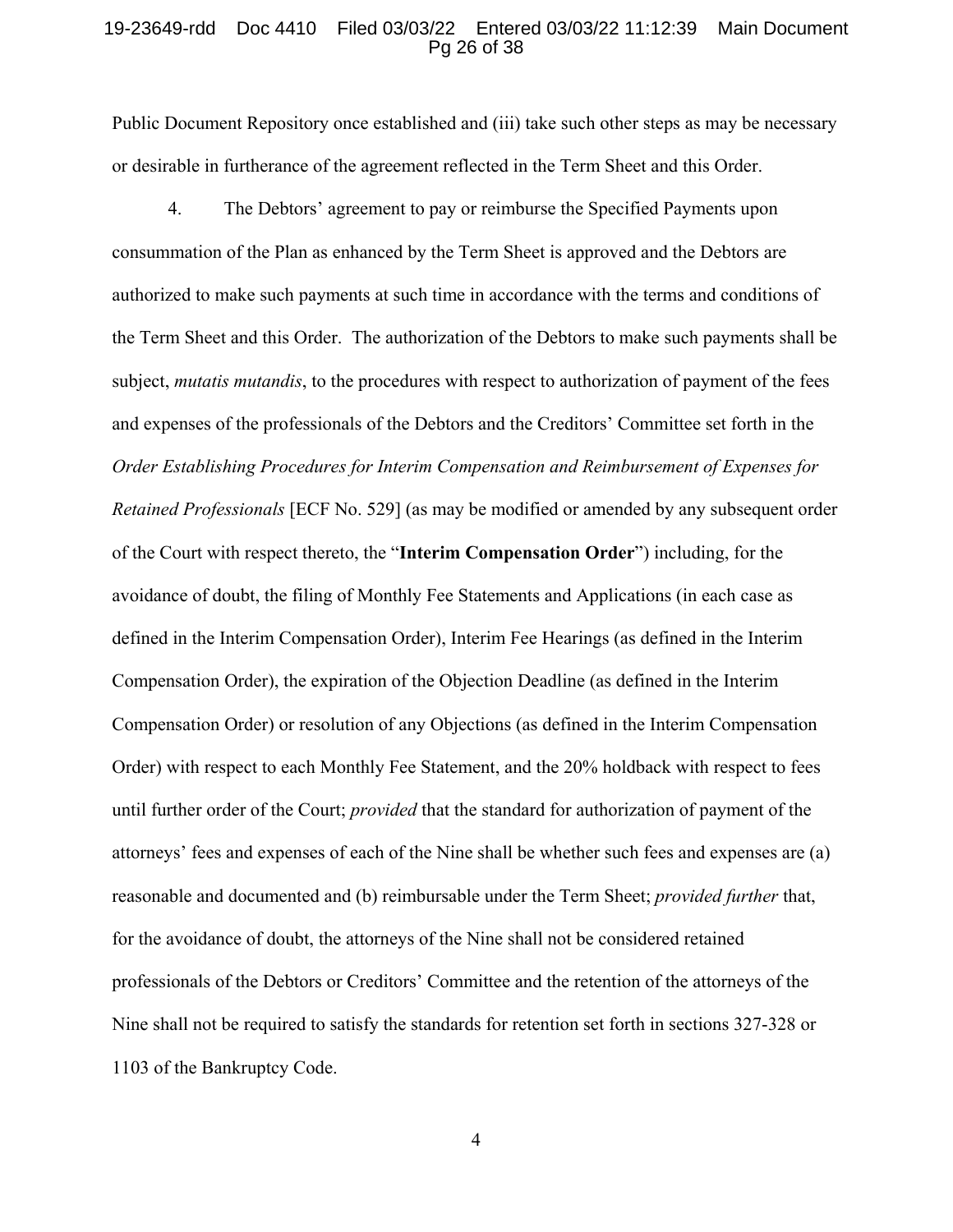# 19-23649-rdd Doc 4410 Filed 03/03/22 Entered 03/03/22 11:12:39 Main Document Pg 27 of 38

5. The Court shall retain jurisdiction to hear and determine all matters arising from or related to the implementation, interpretation and enforcement of this Order, including the Term Sheet and the definitive documents to be entered into pursuant thereto (including the Direct Settlement Agreement).

Dated: 1. 2022 New York, New York

# THE HONORABLE ROBERT D. DRAIN UNITED STATES BANKRUPTCY JUDGE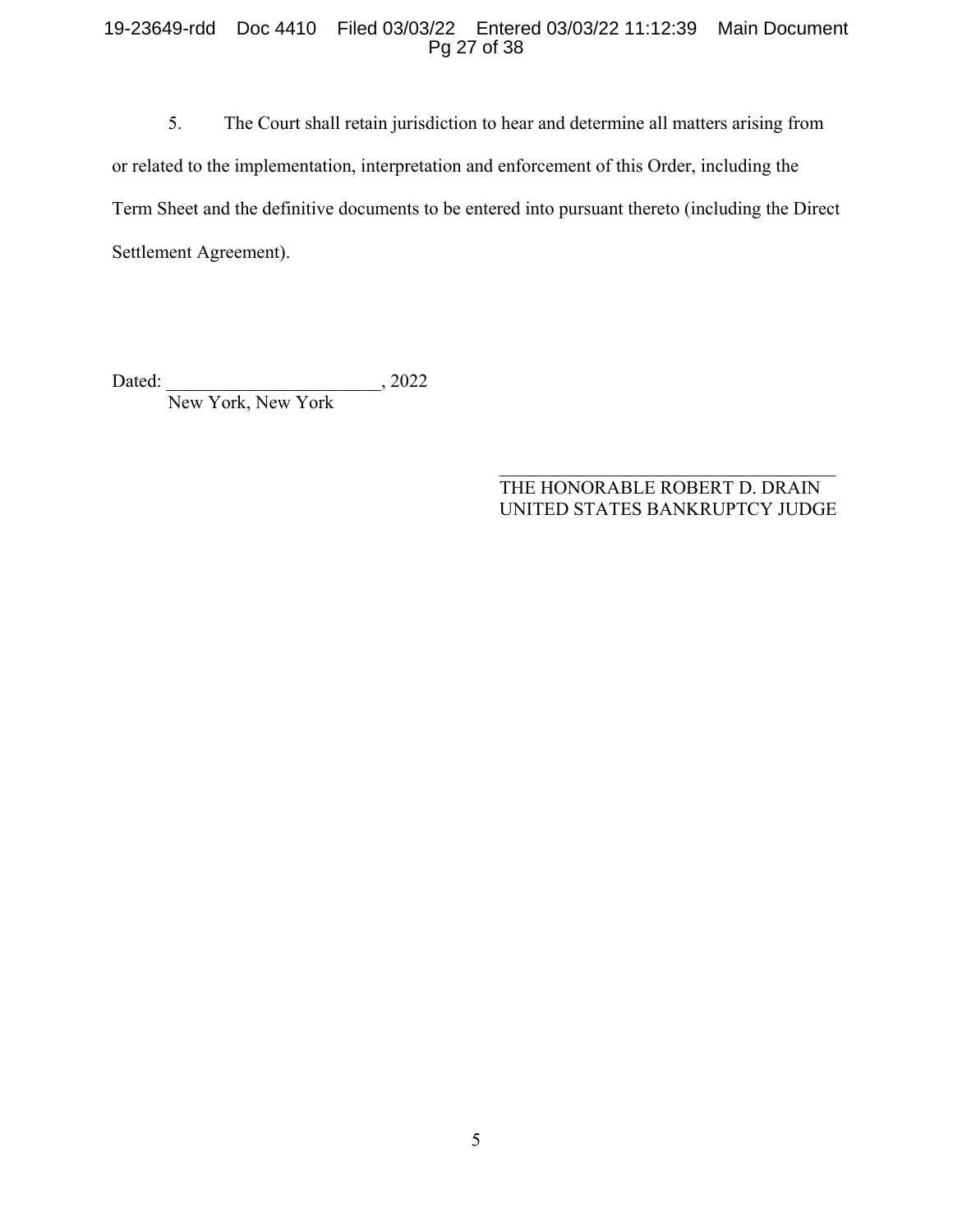19-23649-rdd Doc 4410 Filed 03/03/22 Entered 03/03/22 11:12:39 Main Document Pg 28 of 38

# **Exhibit B**

**Term Sheet**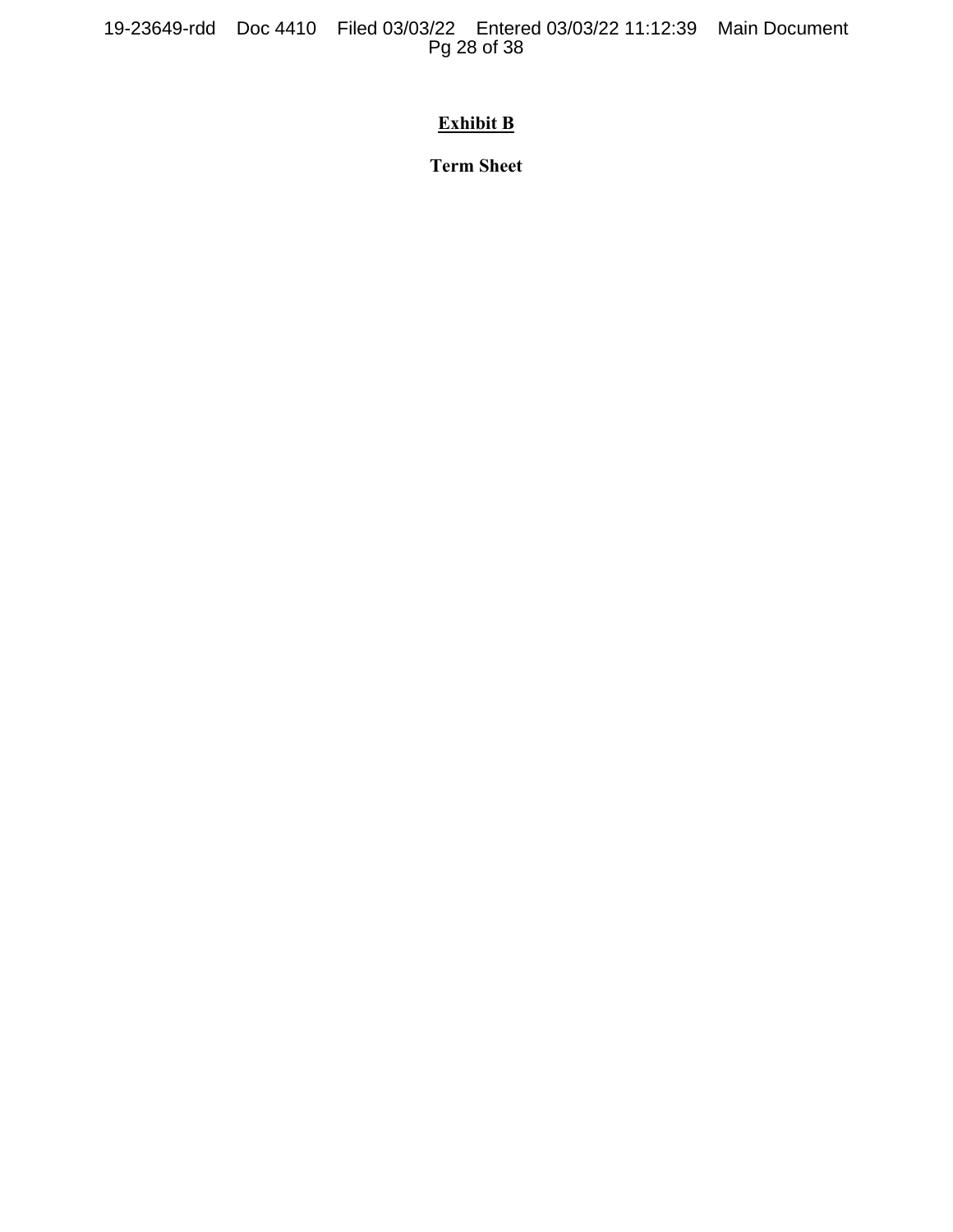# 19-23649-rdd Doc 4410 Filed 03/03/22 Entered 03/03/22 11:12:39 Main Document Pg 29 of 38

# **SETTLEMENT PROPOSAL1**

| Incremental           | 1) | On the terms and schedule set forth on <b>Attachment A</b> hereto, \$1 billion in incremental cash       |  |  |  |  |  |  |  |  |
|-----------------------|----|----------------------------------------------------------------------------------------------------------|--|--|--|--|--|--|--|--|
| Economic              |    | shall be paid by the Sackler family members or trusts as follows:                                        |  |  |  |  |  |  |  |  |
| Consideration         |    | \$112,236,111.11 is allocated to California, of which amount California elects that<br>a)                |  |  |  |  |  |  |  |  |
| and                   |    | \$21,222,222.22 shall be paid to the SOAF (defined below) and allocated to California,                   |  |  |  |  |  |  |  |  |
| <b>Accommodations</b> |    | with the remainder to be paid to the Master Disbursement Trust as additional                             |  |  |  |  |  |  |  |  |
|                       |    | consideration under the Shareholder Settlement Agreement.                                                |  |  |  |  |  |  |  |  |
|                       |    | \$785,652,777.78 is allocated collectively to Connecticut, Delaware, Maryland, Oregon,<br>b)             |  |  |  |  |  |  |  |  |
|                       |    | Rhode Island, Vermont, and the District of Columbia, of which amount \$148,555,555.54                    |  |  |  |  |  |  |  |  |
|                       |    | will be paid to the SOAF (\$21,222,222.22 allocated to each of Connecticut, Delaware,                    |  |  |  |  |  |  |  |  |
|                       |    | Maryland, Oregon, Rhode Island, Vermont, and the District of Columbia) with the                          |  |  |  |  |  |  |  |  |
|                       |    | remainder to be paid to the Master Disbursement Trust as additional consideration under                  |  |  |  |  |  |  |  |  |
|                       |    | the Shareholder Settlement Agreement.                                                                    |  |  |  |  |  |  |  |  |
|                       |    | \$93,111,111.11 is allocated to Washington, which elects to retain control of such full<br>$\mathbf{c})$ |  |  |  |  |  |  |  |  |
|                       |    | amount through the SOAF.                                                                                 |  |  |  |  |  |  |  |  |
|                       |    | \$14,000,000 is allocated and will be paid to New Hampshire (which is not a party hereto<br>d)           |  |  |  |  |  |  |  |  |
|                       |    | but has confirmed its support for this agreement) from the SOAF.                                         |  |  |  |  |  |  |  |  |
|                       |    | Cumulatively, (i) \$723,111,111.13 in incremental cash consideration shall be paid to the<br>e)          |  |  |  |  |  |  |  |  |
|                       |    | Master Disbursement Trust as additional consideration under the Shareholder Settlement                   |  |  |  |  |  |  |  |  |
|                       |    | Agreement and (ii) \$276,888,888.87 shall be paid by the Sackler family members or trusts                |  |  |  |  |  |  |  |  |
|                       |    | directly to a fund established, structured, and administered by the Nine <sup>2</sup> (the               |  |  |  |  |  |  |  |  |
|                       |    | "Supplemental Opioid Abatement Fund" or "SOAF") on the terms and schedule set forth                      |  |  |  |  |  |  |  |  |
|                       |    | on Attachment A hereto and otherwise on the same payment terms as under the                              |  |  |  |  |  |  |  |  |
|                       |    | Shareholder Settlement Agreement. Of the first \$200,000,000 paid to the SOAF, 95.5%                     |  |  |  |  |  |  |  |  |
|                       |    | will be allocated equally among the Nine, and 4.5% will be allocated to New Hampshire.                   |  |  |  |  |  |  |  |  |
|                       |    | Funds in the SOAF shall be devoted exclusively to opioid-related abatement, including                    |  |  |  |  |  |  |  |  |
|                       |    | support and services for survivors, victims and their families and each member of the                    |  |  |  |  |  |  |  |  |
|                       |    | Nine shall have the right to direct allocation of the SOAF funds for such purposes in the                |  |  |  |  |  |  |  |  |
|                       |    | amounts and as set forth on <b>Attachment D</b> hereto.                                                  |  |  |  |  |  |  |  |  |
|                       | 2) | The Nine acknowledge and confirm that the Sackler family members and trusts had no role in               |  |  |  |  |  |  |  |  |
|                       |    | determining the allocation of settlement consideration between the SOAF and the Master                   |  |  |  |  |  |  |  |  |
|                       |    | Disbursement Trust or the allocation of the SOAF funds among the Nine or to any other State              |  |  |  |  |  |  |  |  |
|                       |    | as set forth in this Term Sheet.                                                                         |  |  |  |  |  |  |  |  |
|                       | 3) | In addition, (i) \$175 million in incremental cash shall be paid by the Sackler family members           |  |  |  |  |  |  |  |  |
|                       |    | or trusts under the Shareholder Settlement Agreement to the Master Disbursement Trust on                 |  |  |  |  |  |  |  |  |
|                       |    | the Effective Date in lieu of any obligations relating to the Foundations, including                     |  |  |  |  |  |  |  |  |
|                       |    | appointment of the Continuing Foundation Members as members of the Foundations and (ii)                  |  |  |  |  |  |  |  |  |
|                       |    | as further incremental cash consideration under the Shareholder Settlement Agreement, the                |  |  |  |  |  |  |  |  |
|                       |    | Sackler family members or trusts shall pay to the Master Disbursement Trust, up to a                     |  |  |  |  |  |  |  |  |
|                       |    | maximum of \$500 million, 90% of the amount by which aggregate Net Proceeds (without                     |  |  |  |  |  |  |  |  |
|                       |    | giving effect to the deduction of Unapplied Advanced Contributions) with respect to all IAC              |  |  |  |  |  |  |  |  |
|                       |    | Payment Parties exceeds \$4.3 billion.                                                                   |  |  |  |  |  |  |  |  |
|                       | 4) | All amounts paid to the Master Disbursement Trust will be further distributed in accordance              |  |  |  |  |  |  |  |  |
|                       |    | with the terms of the Plan.                                                                              |  |  |  |  |  |  |  |  |
|                       | 5) | The Direct Settlement Agreement (hereinafter defined) shall benefit from, and be <i>pari passu</i>       |  |  |  |  |  |  |  |  |
|                       |    | with, the same collateral applicable to the existing Shareholder Settlement Agreement. In the            |  |  |  |  |  |  |  |  |
|                       |    | event that any of the payments under the Direct Settlement Agreement set forth on                        |  |  |  |  |  |  |  |  |

<sup>&</sup>lt;sup>1</sup> Capitalized terms used but not defined herein shall have the meanings ascribed to such terms in the *Twelfth Amended Joint Chapter 11 Plan of Reorganization of Purdue Pharma L.P. and its Affiliated Debtors* [ECF No. 3726] (the "Plan") or the Shareholder Settlement Agreement attached as Exhibit AA to the *Notice of Filing of Seventeenth Plan Supplement Pursuant to the Eleventh Amended Joint Chapter 11 Plan of Reorganization of Purdue Pharma L.P. and Its Affiliated Debtors* [ECF No. 3711]. 2 <sup>2</sup> The "Nine" means the eight states and the District of Columbia that appealed the Bankruptcy Court's order confirming the Plan.

 $\overline{a}$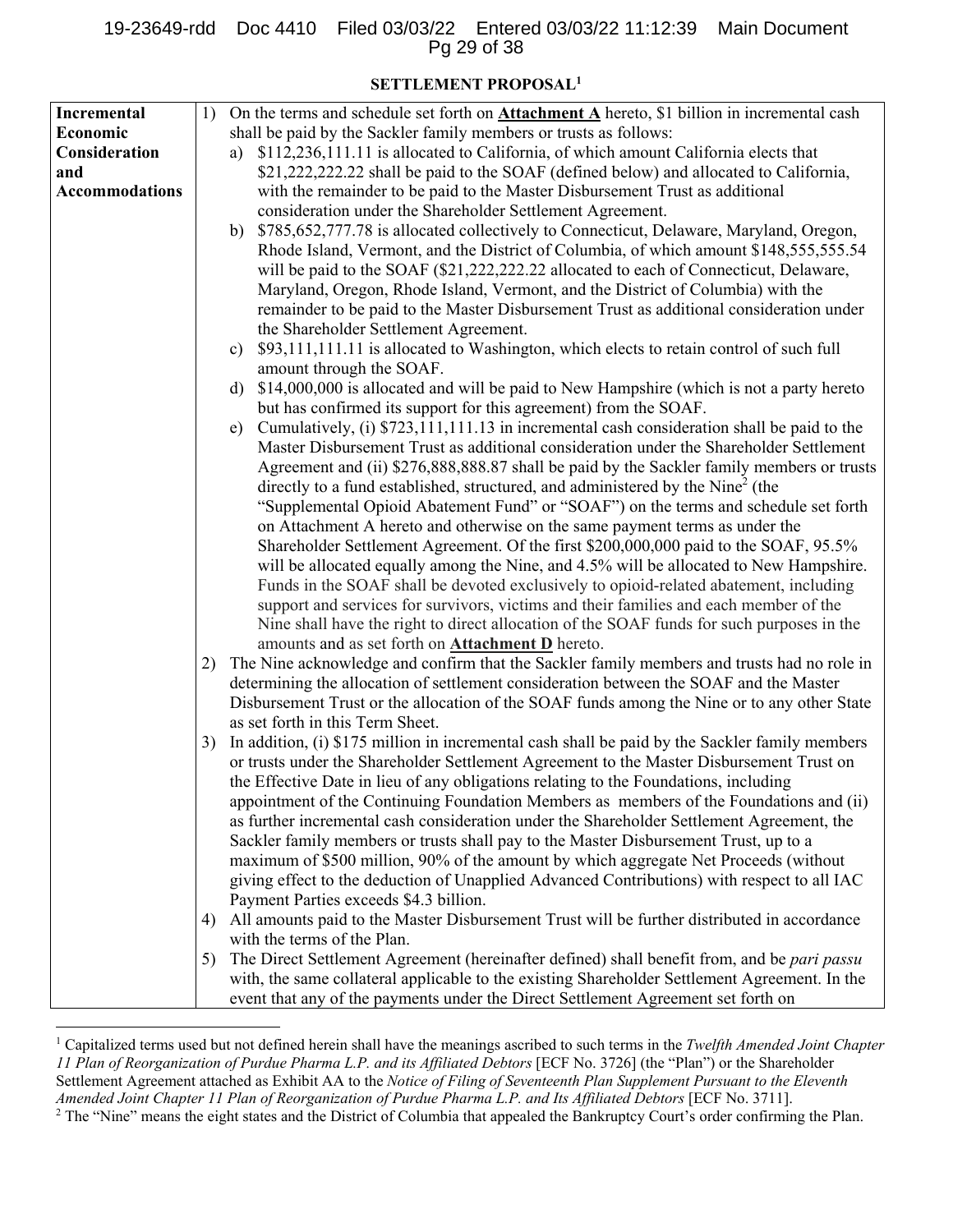|                         | Attachment A hereto are not made when due, SOAF will have the same enforcement rights<br>on account of such payments as would be available to the Master Disbursement Trust on<br>account of missed payments under the existing Shareholder Settlement Agreement.<br>There shall not be additional covenants or changes to the credit support arrangements related<br>6)<br>to the existing Shareholder Settlement Agreement as a result of the additional payments<br>described above.<br>7) The Sacklers shall procure all necessary corporate and judicial approvals to authorize the<br>applicable Sackler payment parties to enter into the Direct Settlement Agreement and the<br>modified Shareholder Settlement Agreement and all ancillary arrangements and shall execute<br>and deliver these Agreements to the other Term Sheet Parties as soon as is reasonably<br>practicable or as otherwise expressly provided herein.<br>8) This Term Sheet summarizes the principal terms of the settlement among the parties.<br>9) Notwithstanding anything herein to the contrary, no legally binding obligations will be created<br>unless and until (i) the Direct Settlement Agreement shall be in agreed execution form and the<br>Nine and the Sackler family shall be satisfied with the proposed procedures, mechanics and<br>remedies for any signature pages not theretofor delivered, and (ii) court authorization (as set<br>forth below) has been obtained, in each case on or before March 10, 2022. This term sheet and<br>any documents implementing the agreements set forth in this term sheet shall be governed in<br>all respects by the laws of New York, <i>provided</i> that matters internal to each member of the<br>Nine shall be governed by the laws of such member's jurisdiction.<br>10) Upon and after acceptance of this Settlement Proposal by all of the Term Sheet Parties, the<br>Term Sheet Parties shall immediately commence and pursue the negotiation of the definitive<br>agreements documenting and implementing the Direct Settlement Agreement (the "Definitive<br>Documents") in good faith.<br>11) As part of this settlement, and subject to it becoming effective and not terminated, the Nine<br>will agree they will not seek incremental settlement consideration from the Sackler family<br>members or trusts in excess of the foregoing amounts or to directly or indirectly support any<br>party in seeking any such incremental consideration. |
|-------------------------|-----------------------------------------------------------------------------------------------------------------------------------------------------------------------------------------------------------------------------------------------------------------------------------------------------------------------------------------------------------------------------------------------------------------------------------------------------------------------------------------------------------------------------------------------------------------------------------------------------------------------------------------------------------------------------------------------------------------------------------------------------------------------------------------------------------------------------------------------------------------------------------------------------------------------------------------------------------------------------------------------------------------------------------------------------------------------------------------------------------------------------------------------------------------------------------------------------------------------------------------------------------------------------------------------------------------------------------------------------------------------------------------------------------------------------------------------------------------------------------------------------------------------------------------------------------------------------------------------------------------------------------------------------------------------------------------------------------------------------------------------------------------------------------------------------------------------------------------------------------------------------------------------------------------------------------------------------------------------------------------------------------------------------------------------------------------------------------------------------------------------------------------------------------------------------------------------------------------------------------------------------------------------------------------------------------------------------------------------------------------------------------------------------------------------------------------------------------------------------------------------------------|
| <b>Naming Rights</b>    | The Sackler family (including Sackler family foundations) will agree upon occurrence of the<br>1)<br>Effective Date of the Plan to allow any institution or organization in the United States to<br>remove the Sackler name from (i) physical facilities and (ii) academic, medical, and cultural<br>programs, scholarships, endowments, and the like, provided that:<br>The institution provides the Sackler family with 45 days' confidential notice of its<br>a)<br>intention to remove the Sackler name;<br>The removal of the Sackler name would be disclosed or announced by any such institution<br>b)<br>(if the institution in its discretion determines such an announcement is necessary) in a<br>statement that indicates that the removal of the Sackler name is pursuant to an agreement<br>reached in the Mediation in the Purdue bankruptcy case; and<br>Any statements issued by the institution in connection with or substantially concurrent<br>c)<br>with such renaming will not disparage the Sacklers, <i>provided</i> that such prohibition shall<br>not restrict any academic or similar work at such institution or organization.<br>These name removal rights are in addition to, and do not limit, any rights that the<br>d)<br>institution or organization otherwise has.                                                                                                                                                                                                                                                                                                                                                                                                                                                                                                                                                                                                                                                                                                                                                                                                                                                                                                                                                                                                                                                                                                                                                                                                    |
| <b>Additional Terms</b> | The Debtors have agreed to supplement the Public Document Repository as described on<br>1)<br><b>Attachment B</b> hereto.<br>The Debtors shall promptly file a motion seeking the entry of the Approval Order (as defined<br>2)<br>below). Among other things, the Approval Order shall authorize the payment of the<br>reasonable and documented attorneys' fees of each of the Nine in the Purdue bankruptcy case<br>(including any adversary proceedings, and any appeals thereunder), accrued to the date of the<br>entry of the Approval Order and thereafter in furtherance of the agreements set forth herein, in<br>each case subject to compliance with procedures applicable to the fees and expenses of the Ad<br>Hoc Committee.                                                                                                                                                                                                                                                                                                                                                                                                                                                                                                                                                                                                                                                                                                                                                                                                                                                                                                                                                                                                                                                                                                                                                                                                                                                                                                                                                                                                                                                                                                                                                                                                                                                                                                                                                               |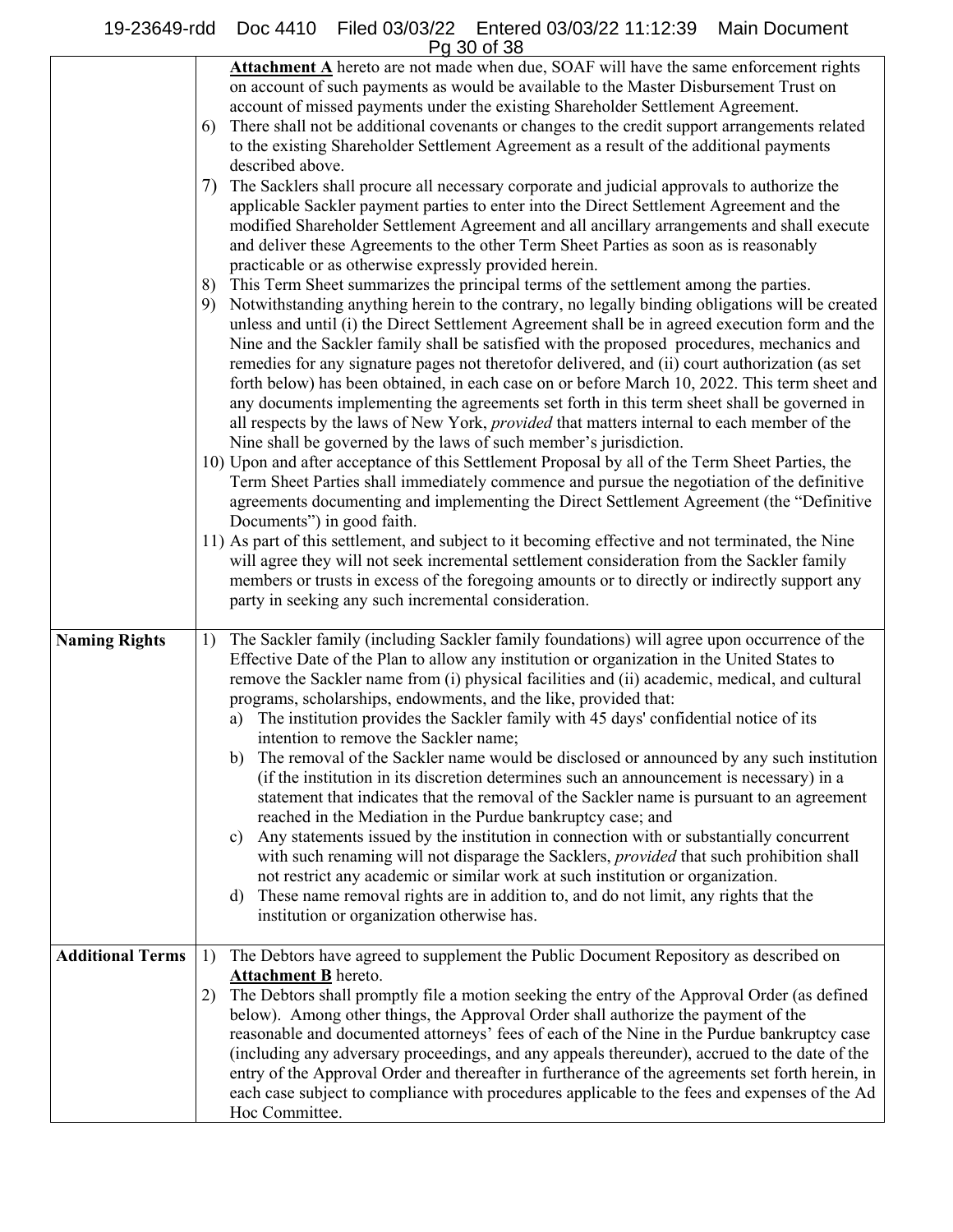# 19-23649-rdd Doc 4410 Filed 03/03/22 Entered 03/03/22 11:12:39 Main Document

Pg 31 of 38

Г

| <b>Statement</b><br>1)<br>the Sackler families.<br>2)<br>indicates the acceptance by the Nine of the terms of this Settlement Proposal, a statement in<br>and that the Sackler families reaffirm that they have always acted lawfully.<br>Acceptance/<br>1)<br><b>Effectiveness</b><br>directly only to the Mediator by email, c/o Jamie Eisen at Jamie Eisen@nysb.uscourts.gov,<br>indicating whether it accepts the Settlement Proposal. <sup>3</sup><br>The effectiveness of the agreement is subject to the condition precedent of the entry of an<br>2)<br>order by the Bankruptcy Court (the "Approval Order") that provides necessary approvals of<br>Settlement Agreement does not contravene any provision of the Bankruptcy Code.                                                                                                                                                                                                                                                                                                                                                                                                                                                                                                                                                                                                                                                                                                                                                                                                                                                                                                                                                           |                                                                                                                                                                                                                                                                                                                                                                                                                                                                                                                                                                                                                                                                                                                                                                                                                                                                                                                                                                                                                                                                                                                                                                                                                                                                                                                                   |
|-------------------------------------------------------------------------------------------------------------------------------------------------------------------------------------------------------------------------------------------------------------------------------------------------------------------------------------------------------------------------------------------------------------------------------------------------------------------------------------------------------------------------------------------------------------------------------------------------------------------------------------------------------------------------------------------------------------------------------------------------------------------------------------------------------------------------------------------------------------------------------------------------------------------------------------------------------------------------------------------------------------------------------------------------------------------------------------------------------------------------------------------------------------------------------------------------------------------------------------------------------------------------------------------------------------------------------------------------------------------------------------------------------------------------------------------------------------------------------------------------------------------------------------------------------------------------------------------------------------------------------------------------------------------------------------------------------|-----------------------------------------------------------------------------------------------------------------------------------------------------------------------------------------------------------------------------------------------------------------------------------------------------------------------------------------------------------------------------------------------------------------------------------------------------------------------------------------------------------------------------------------------------------------------------------------------------------------------------------------------------------------------------------------------------------------------------------------------------------------------------------------------------------------------------------------------------------------------------------------------------------------------------------------------------------------------------------------------------------------------------------------------------------------------------------------------------------------------------------------------------------------------------------------------------------------------------------------------------------------------------------------------------------------------------------|
|                                                                                                                                                                                                                                                                                                                                                                                                                                                                                                                                                                                                                                                                                                                                                                                                                                                                                                                                                                                                                                                                                                                                                                                                                                                                                                                                                                                                                                                                                                                                                                                                                                                                                                       | Nothing in this Settlement Proposal shall restrict the ability of the Nine to cite any unsealed or<br>public trial testimony or public statements, including any expressions of regret, by members of<br>No later than two days after the filing with the Bankruptcy Court of a Mediator's Report that<br>the form of <b>Attachment C</b> hereto will be issued by a spokesperson for the Sackler families. It<br>is expressly understood that such statement is not an admission of any wrongdoing or liability                                                                                                                                                                                                                                                                                                                                                                                                                                                                                                                                                                                                                                                                                                                                                                                                                  |
| "Acceptance" by a member of the Nine, or by the Sacklers, as the case may be, shall<br>3)<br>constitute an agreement by such Term Sheet Party to promptly engage in good faith<br>negotiations of the Definitive Documents.<br>Each of the Term Sheet Parties agrees to support the entry of the Approval Order and to<br>4)<br>defend it against any appeal therefrom.<br>The Debtors agree to seek the entry of the Approval Order, to support the settlement and<br>5)<br>Order against any appeal therefrom.<br>Upon the effectiveness of this settlement and subject to the settlement not having been<br>6)<br>the Bankruptcy Court's order confirming the Plan have been resolved by this settlement and<br>that each of them consents to and grants the releases to be provided under the terms of the<br>Plan upon the effectiveness thereof; (ii) that after the filing of a joint notice by the Nine and<br>the Debtors advising the Court of Appeals for the Second Circuit that the Nine's non-<br>opposition to the Appeal is contingent upon the terms of this settlement and subject to<br>potential termination if the Approval Order is reversed by a final non-appealable order of a<br>will not file any brief with or present any argument to the Second Circuit panel hearing the<br>appeal of the District Court's Decision and Order issued on December 16, 2021 currently<br>or amicus curiae brief at the petition stage in the Supreme Court of the United States, asking<br>that court to grant certiorari with respect to the Appeal or (b) file a party brief at the merits<br>stage in the Supreme Court should the Supreme Court grant certiorari with respect to the | By the deadline communicated by the Mediator, each of the Nine, Sackler Side A and Sackler<br>Side B (collectively, the "Term Sheet Parties") and the Debtors shall write independently and<br>this settlement, and all documents contemplated hereunder, including a finding that the Direct<br>related transactions contemplated hereunder, to participate in the negotiation of the Definitive<br>Documents, and to seek the support of the other parties appealing the District Court's decision<br>for the settlement and related transactions contemplated hereunder and to defend the Approval<br>terminated, each Member of the Nine agrees: (i) that all issues raised in the Nine's appeals of<br>court of competent jurisdiction and that the parties will not argue in such circumstance that by<br>failing to file briefs or present arguments that the Nine no longer have standing as appellees, it<br>being prosecuted by the Debtors and the other supporters of the Plan (the "Appeal") or in any<br>en banc proceeding or panel rehearing that may subsequently take place in the Second Circuit<br>in the Appeal; (iii) that if the Appeal is decided in the Debtors' favor, it will not (a) file a party<br>Appeal; (iv) that it will not object to the continuation of the Preliminary Injunction through a |

 $3$  Each party's acceptance of the Settlement Proposal shall be conditioned on (i) acceptance of the Settlement Proposal by all members of the Nine, Sackler Side A and Sackler Side B, (ii) the allocation of the funds in the SOAF set forth in Attachment D and (iii) that none of the Nine shall have received from the Sackler family or trusts or the Debtors actual or promised consideration not provided for hereunder or under the Plan.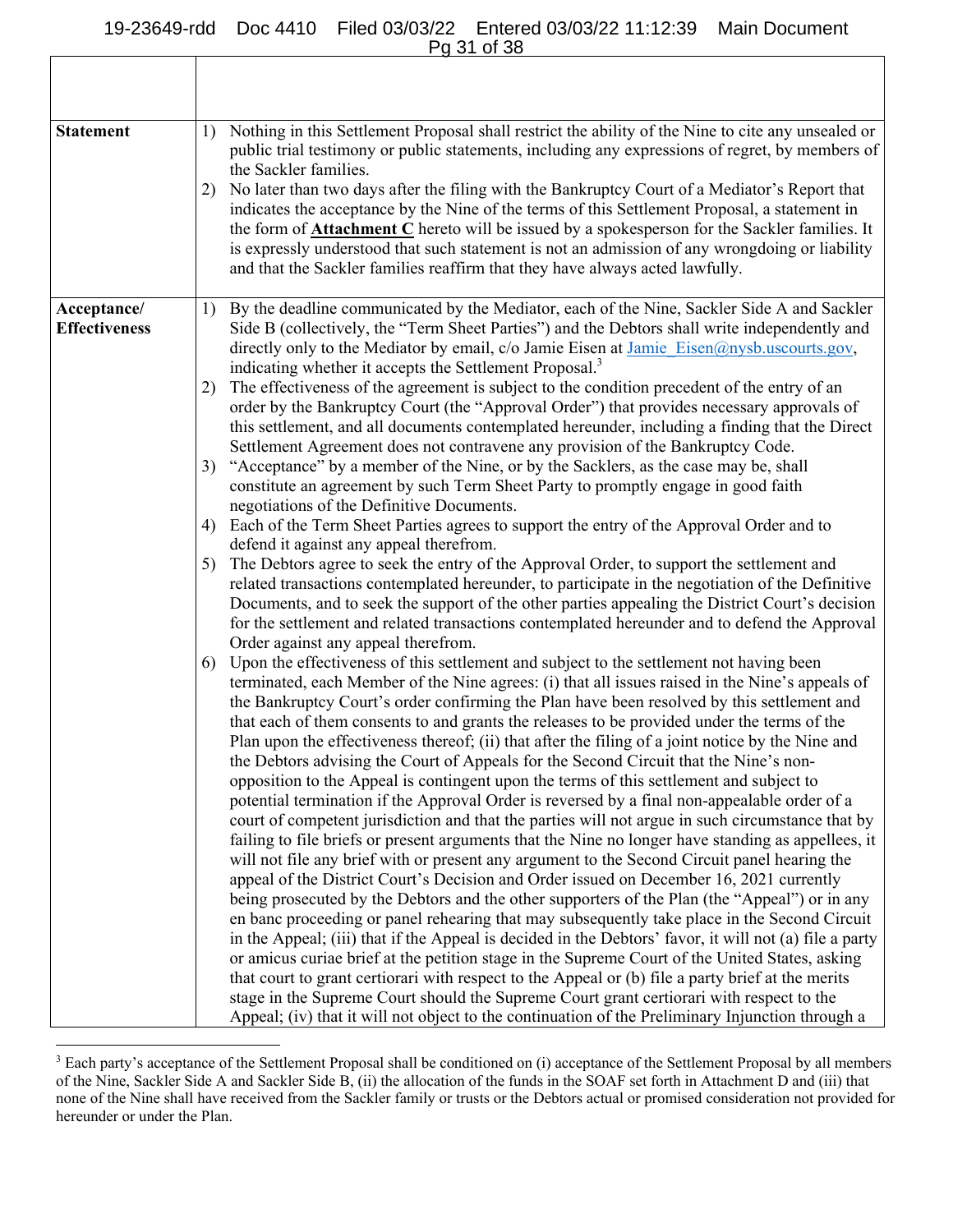#### 19-23649-rdd Doc 4410 Filed 03/03/22 Entered 03/03/22 11:12:39 Main Document Pg 32 of 38

ruling by the Court of Appeals for the Second Circuit on the Appeal and (v) to execute any other documentation and make any court filings reasonably necessary to implement any of the foregoing agreements.

- 7) The Nine shall be permitted to file a motion with the Court of Appeals for the Second Circuit to excuse the filing of appellate briefs by the current deadline of March 11, 2022 or thereafter and/or a statement (separate from the joint notice provided for herein) as has been agreed by the parties consistent with this Term Sheet explaining that the Nine are foregoing the filing of appellate briefs in connection with this settlement, which motion and/or statement shall not seek, suggest, or otherwise support any modification of the current Appeal schedule.
- 8) Subject to the Approval Order becoming final and non-appealable, each Member of the Nine will, upon the conclusion of the Appeal resulting in reversal or vacatur of the District Court's Decision and Order on Appeal issued on December 16, 2021, promptly file a notice and/or motion withdrawing and requesting dismissal of its appeal to the District Court of the Bankruptcy Court's order confirming the Plan.
- 9) If certiorari has been granted by the United States Supreme Court, members of the Nine may file amicus curiae briefs at the merits stage in the Supreme Court with respect to the Appeal, provided that such brief shall note that said member of the Nine withdrew its objections to the Plan in connection with this settlement and is not subject to a non-consensual release under the Plan.
- 10) For the avoidance of doubt, the agreement will not include the requirement to file any other pleadings or present argument in support or in favor of the Plan, and nothing in this agreement limits the ability of the Nine to write, to speak, or to participate fully in any judicial or other proceeding unrelated to Purdue or the Sacklers other than as expressly prohibited by this settlement.
- 11) If any payments or consideration or amounts allocated to any of the Nine under this Settlement Proposal cannot be effectuated because the Approval Order is reversed by a final order of a court of competent jurisdiction, the Sackler family members or trusts shall instead pay such consideration pursuant to one or more alternative mechanisms acceptable to each of the Nine in their sole discretion, that are permitted by or not inconsistent with such final order and also consistent with any subsequent governing court orders (which mechanism may include, without limitation, consent or stipulated judgments satisfactory to the Sackler family members or trusts and in favor of the Nine to be filed in the courts of their respective jurisdictions, with the form of such judgments to be attached to the Definitive Documents on or before the Effective Date of the Plan), provided that all such funds shall continue to be used for opioid-related abatement, including support and services for survivors, victims and their families, and provided further that such alternative mechanisms shall not be adverse to the Sackler family members or trusts as compared to the mechanisms set forth herein (it being agreed and understood that modest additional administrative or similar burdens, including the provision of consent or stipulated judgments satisfactory to the Sackler Family members or trusts as referenced above or a redirection of payments consistent with the allocation set forth herein, shall not be considered adverse). Each member of the Nine shall have the right to terminate the Agreement on and after a period of seven business days (or a shorter period if the full seven-day period would be unduly prejudicial) if the Nine after good faith consultation with one another do not identify and agree upon any such alternative mechanisms.
- 12) Each of the Nine and New Hampshire will voluntarily consent to grant the releases to be provided by it under the terms of the Plan as currently formulated in Section 10.7 thereof upon the effectiveness of the Plan as modified by this settlement and will therefore be voluntarily bound thereby. Each of the Nine and New Hampshire fully reserves its right to object to and litigate non-consensual third-party releases in all other bankruptcy cases.
- 13) Any Plan supporter that has agreed to support the transactions contemplated by this Term Sheet may note in its briefs in the Appeal that, subject to the conditions hereof, the Nine and New Hampshire do not object to, and will consensually be bound to, the releases contained in the Plan. However, any Plan supporter that notes in its briefs in the Appeal that the Nine and New Hampshire are not objecting to, or are being consensually bound to, the releases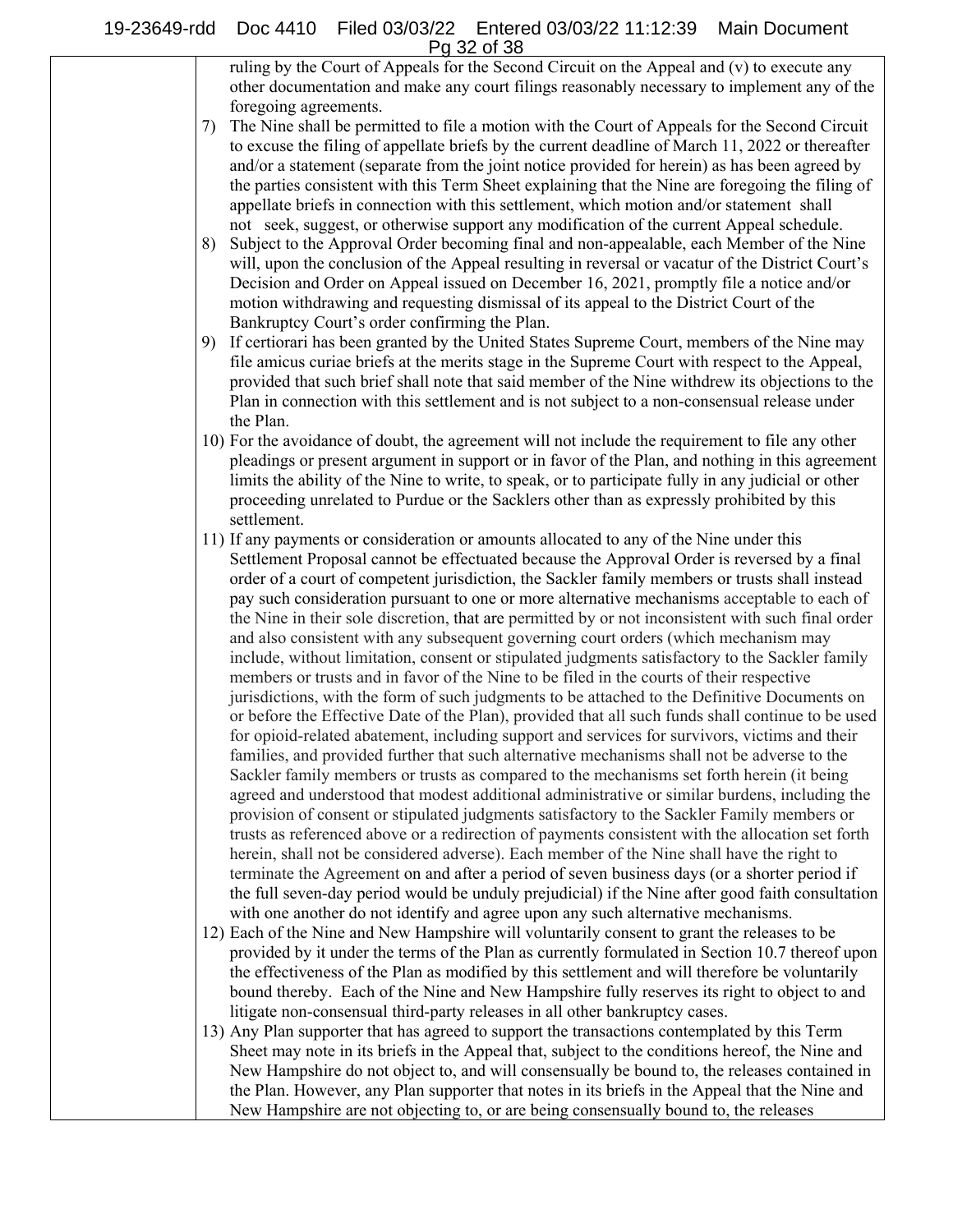# 19-23649-rdd Doc 4410 Filed 03/03/22 Entered 03/03/22 11:12:39 Main Document Pg 33 of 38

|                | , u vv vi vv                                                                                                                                                                                                                                                                                                                                                                                                                                                                                                                                                                                                                                                                                                                                                                                                                                                                                                                                                                                                                                                                                                                                                                                                                                                                                                                                                                                                                                                                                                                                                                                                                                                                                                                   |
|----------------|--------------------------------------------------------------------------------------------------------------------------------------------------------------------------------------------------------------------------------------------------------------------------------------------------------------------------------------------------------------------------------------------------------------------------------------------------------------------------------------------------------------------------------------------------------------------------------------------------------------------------------------------------------------------------------------------------------------------------------------------------------------------------------------------------------------------------------------------------------------------------------------------------------------------------------------------------------------------------------------------------------------------------------------------------------------------------------------------------------------------------------------------------------------------------------------------------------------------------------------------------------------------------------------------------------------------------------------------------------------------------------------------------------------------------------------------------------------------------------------------------------------------------------------------------------------------------------------------------------------------------------------------------------------------------------------------------------------------------------|
|                | contained in the Plan must note that such consent is not an indication that the Nine or New<br>Hampshire agree with the legality of the Plan or of the non-consensual third party releases<br>included in the Plan.<br>14) The Debtors will advise the Court of Appeals for the Second Circuit that: (a) all states have<br>agreed to be consensually bound by the third party releases in the Plan; (b) that the appeal<br>therefore no longer presents the question of whether claims brought by states against third<br>parties can be non-consensually released in bankruptcy, either generally or under the facts of<br>this case; and (c) and that therefore the following portions of the identified briefs are<br>withdrawn as moot: Section III.B. of the Debtors' page proof brief at pgs. 79-84 and Section<br>III.B. of the Mortimer-side Initial Covered Sackler Persons page proof brief at pgs. 63-67.                                                                                                                                                                                                                                                                                                                                                                                                                                                                                                                                                                                                                                                                                                                                                                                                          |
| Implementation | The Shareholder Settlement Agreement shall be amended to reflect the additional Master<br>1)<br>Disbursement Trust payments and non-economic terms herein, and a new settlement<br>agreement (the "Direct Settlement Agreement") among the Term Sheet Parties shall be<br>entered into to reflect the payments to the SOAF, together with customary intercreditor<br>arrangements between the Master Disbursement Trust and SOAF that shall provide that SOAF<br>is pari passu with the Master Disbursement Trust, in each case subject to receipt by the<br>Mediator of acceptances by Sackler Side A, Sackler Side B, the Debtors, and all of the<br>members of the Nine, with consummation of the Shareholder Settlement Agreement so<br>modified and the Direct Settlement Agreement contingent upon entry of the Approval Order<br>by the Bankruptcy Court <sup>4</sup> and consummation of the Plan.<br>Other than as provided in the provision beginning "If any payments" above, this agreement<br>2)<br>shall be void and have no effect on the rights of the parties if the settlement described herein<br>or consummation of the Plan is barred by a final, non-appealable order of a court of competent<br>jurisdiction, if a court of competent jurisdiction determines in a final, non-appealable order<br>that any essential element of the settlement (including, without limitation, the Direct<br>Settlement Agreement) or the Plan is invalid, or if the Plan otherwise becomes incapable of<br>being consummated.<br>The parties acknowledge and agree that upon the Effective Date of the Plan all parties are<br>3)<br>bound by the terms thereof unless the confirmation order is subsequently vacated. |

 $\overline{a}$ 

<sup>&</sup>lt;sup>4</sup> Any order or definitive documents effectuating the terms of this Settlement Proposal shall provide that the actions taken by members of the Sackler family or trust or their related parties in accordance with the terms of this Settlement Proposal are taken in connection with the Chapter 11 Cases for purposes of Section 10.7 of the Plan.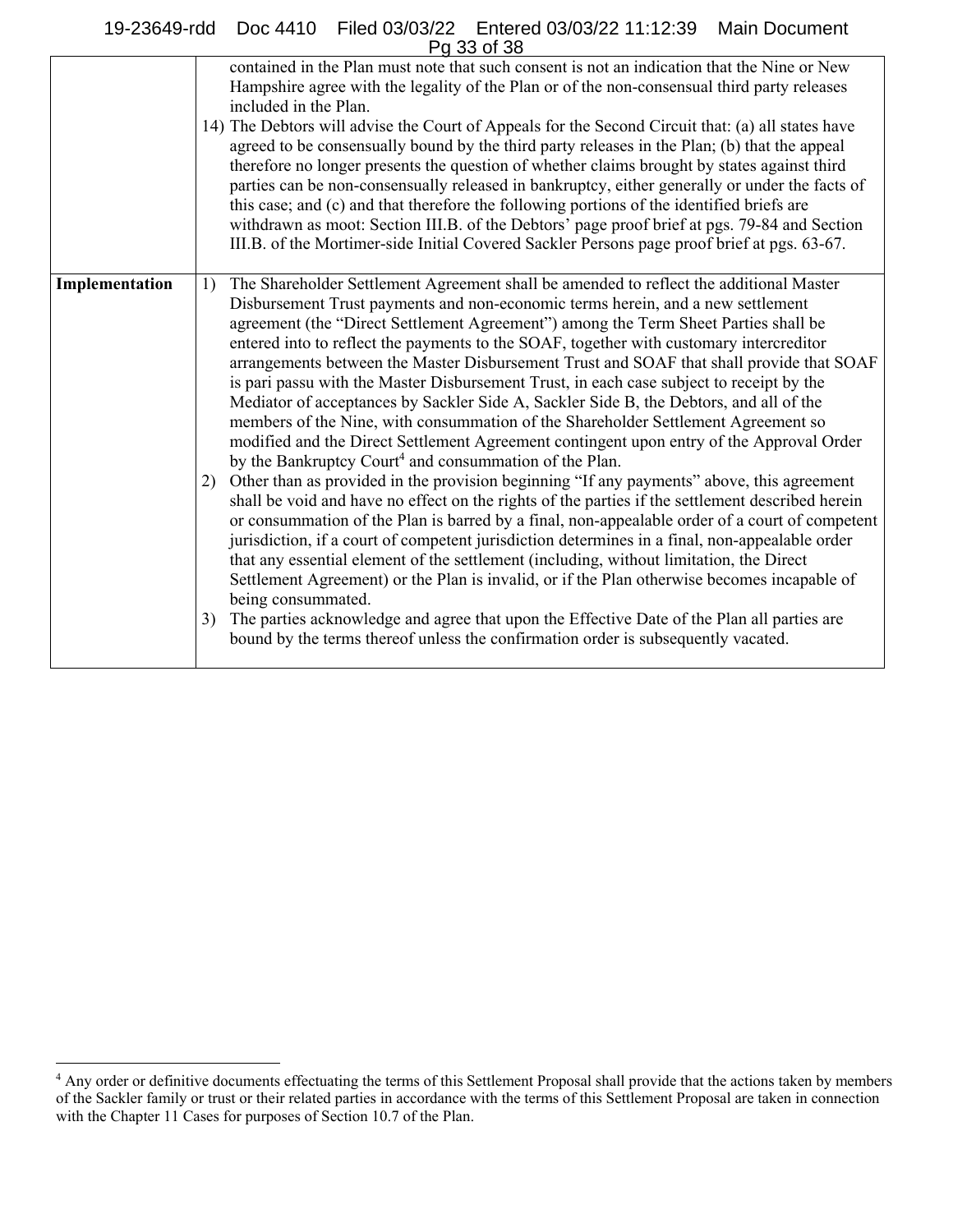| Payment Date <sup>56</sup> | <b>Payment Amount</b><br>to Master<br><b>Disbursement</b><br>Trust | <b>Direct Payment</b><br><b>Amount to SOAI</b> |
|----------------------------|--------------------------------------------------------------------|------------------------------------------------|
| <b>Effective Date</b>      | \$175 million                                                      | \$25 million                                   |
| nd Funding Deadline        | \$0.00                                                             | \$25 million                                   |
| rd Funding Deadline        | \$0.00                                                             | \$25 million                                   |
| th Funding Deadline        | \$0.00                                                             | \$25 million                                   |
| h Funding Deadline         | \$0.00                                                             | \$0.00                                         |

# **Attachment A**

| Payment Date <sup>56</sup>     | <b>Trust</b>    | <b>Amount to SOAF</b> |
|--------------------------------|-----------------|-----------------------|
| <b>Effective Date</b>          | \$175 million   | \$25 million          |
| <b>Second Funding Deadline</b> | \$0.00          | \$25 million          |
| Third Funding Deadline         | \$0.00          | \$25 million          |
| <b>Fourth Funding Deadline</b> | \$0.00          | \$25 million          |
| Fifth Funding Deadline         | \$0.00          | \$0.00                |
| <b>Sixth Funding Deadline</b>  | \$0.00          | \$0.00                |
| Seventh Funding Deadline       | \$0.00          | \$0.00                |
| <b>Eighth Funding Deadline</b> | \$0.00          | \$0.00                |
| Ninth Funding Deadline         | \$0.00          | \$0.00                |
| Tenth Funding Deadline         | \$0.00          | \$0.00                |
| 6/30/2031                      | \$80 million    | \$20 million          |
| 6/30/2032                      | \$80 million    | \$20 million          |
| 6/30/2033                      | \$80 million    | \$20 million          |
| 6/30/2034                      | \$80 million    | \$20 million          |
| 6/30/2035                      | \$80 million    | \$20 million          |
| 6/30/2036                      | \$80,777,777.78 | \$19,222,222.22       |
| 6/30/2037                      |                 | \$19,222,222.22       |
|                                | \$80,777,777.78 |                       |
| 6/30/2038                      | \$80,777,777.78 | \$19,222,222.22       |
| 6/30/2039                      | \$80,777,777.78 | \$19,222,222.22       |

 $\overline{a}$ <sup>5</sup> The Funding Deadlines are set forth in Section 2.01(b)(i) of the Shareholder Settlement Agreement and are subject to adjustment pursuant to Section 2.01(b)(ii) thereof.

<sup>&</sup>lt;sup>6</sup> The \$175 million of incremental amounts paid in lieu of appointment of the Continuing Foundation Members as the sole members of the Foundations shall be funded \$62.5 million by the Sackler family A-Side Payment Parties and \$112.5 million by the Sackler family B-Side Payment Parties. The first \$400 million chronologically of all other incremental amounts shall be funded 50% by the Sackler family A-Side Payment Parties and 50% by the Sackler family B-Side Payment Parties. Other incremental amounts above \$575 million in the aggregate shall be funded exclusively by the Sackler family B-Side Payment Parties.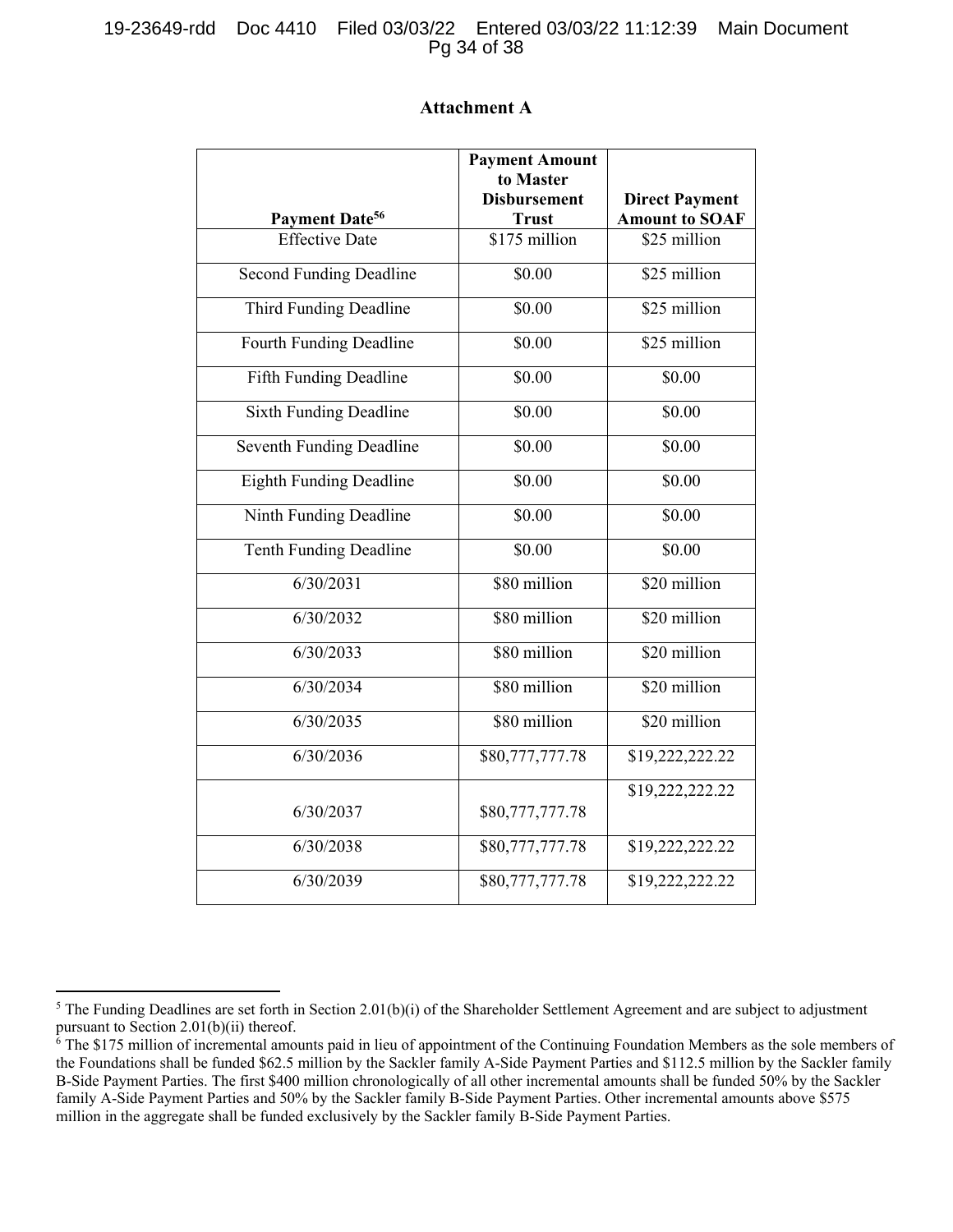# **Attachment B**  19-23649-rdd Doc 4410 Filed 03/03/22 Entered 03/03/22 11:12:39 Main Document Pg 35 of 38

# **Agreed Amendments to the Debtors' Privilege Waiver Section of Plan**

# **(1) Lobbying**

Revised subsection (I) – Legal advice regarding advocacy before the United States Congress or a state legislative branch with respect to (i) any opioid product sold by Purdue, including OxyContin; and (ii) any public policies regarding the availability and accessibility of opioid products.

# **(2) Public Relations**

New Subsection – Legal advice provided to Purdue's public relations department regarding the promotion, sales, or distribution of Purdue's opioid products, including but not limited to their safety, efficacy, addictive properties, or availability of opioid products.

# **(3) Compliance**

Legal advice to the Compliance department regarding the organizational structure of the Compliance Department, including its processes for implementing order monitoring systems, suspicious order monitoring programs, and abuse deterrence and detection programs.

#### **Subsection (ii)(B)**

Documents created before February 2018 reflecting legal review and advice with respect to recommendations received from McKinsey & Company, Razorfish, and Publicis, related to the sale and marketing of opioids.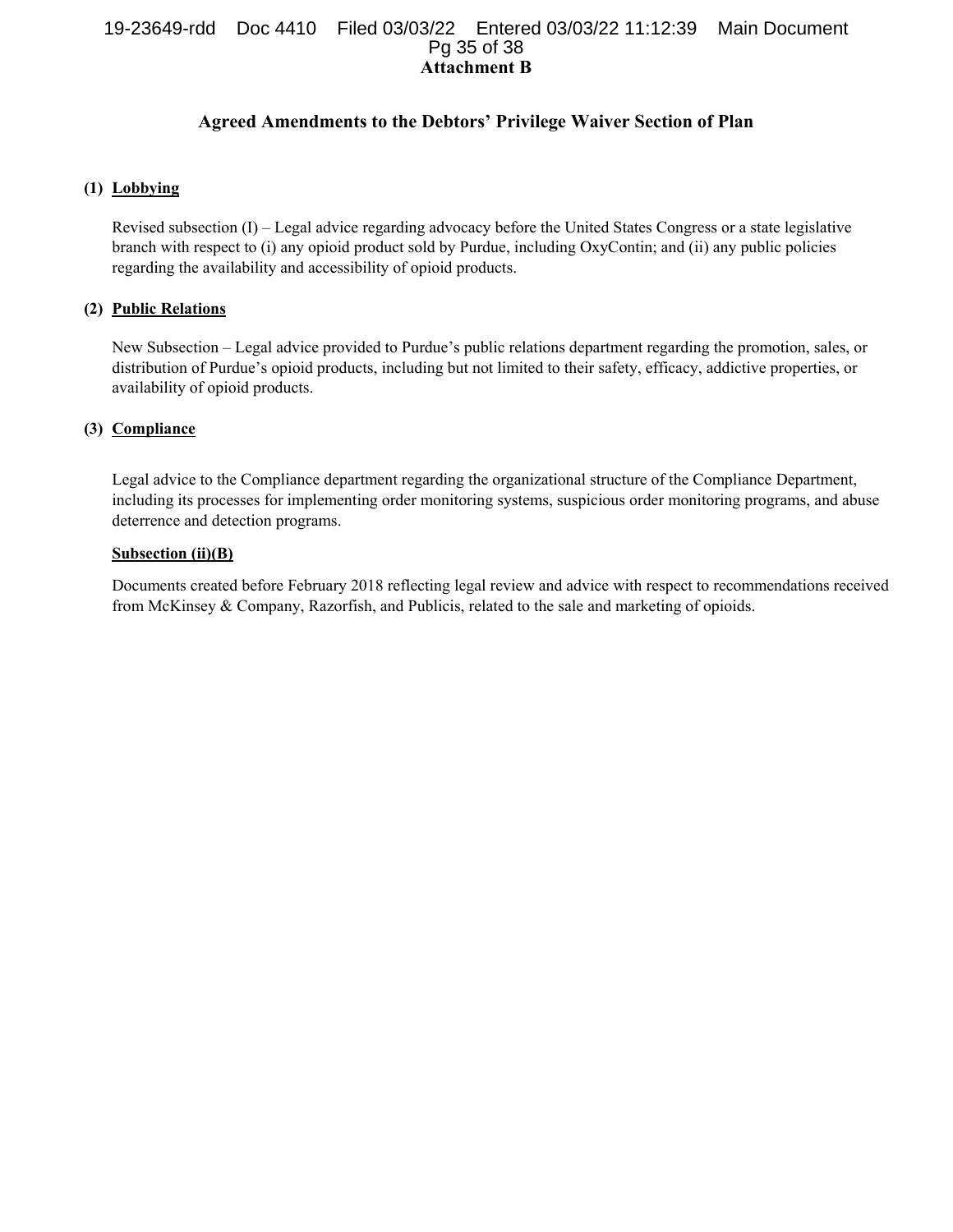# **Attachment C**

# **Sackler Family Statement**

The Sackler families are pleased to have reached a settlement with additional states that will allow very substantial additional resources to reach people and communities in need. The families have consistently affirmed that settlement is by far the best way to help solve a serious and complex public health crisis. While the families have acted lawfully in all respects, they sincerely regret that OxyContin, a prescription medicine that continues to help people suffering from chronic pain, unexpectedly became part of an opioid crisis that has brought grief and loss to far too many families and communities.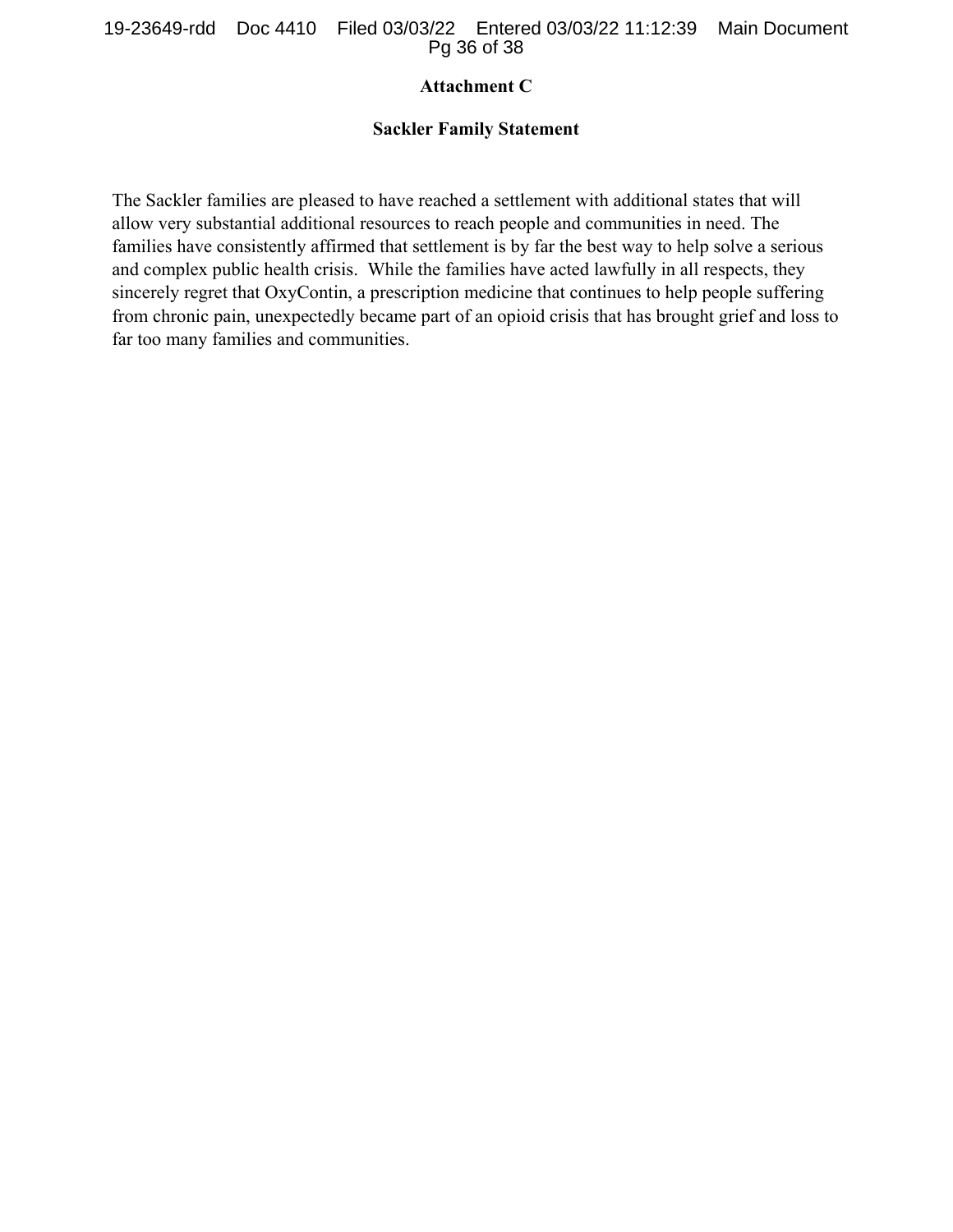# **Attachment D**  19-23649-rdd Doc 4410 Filed 03/03/22 Entered 03/03/22 11:12:39 Main Document Pg 37 of 38

**Allocation of SOAF**